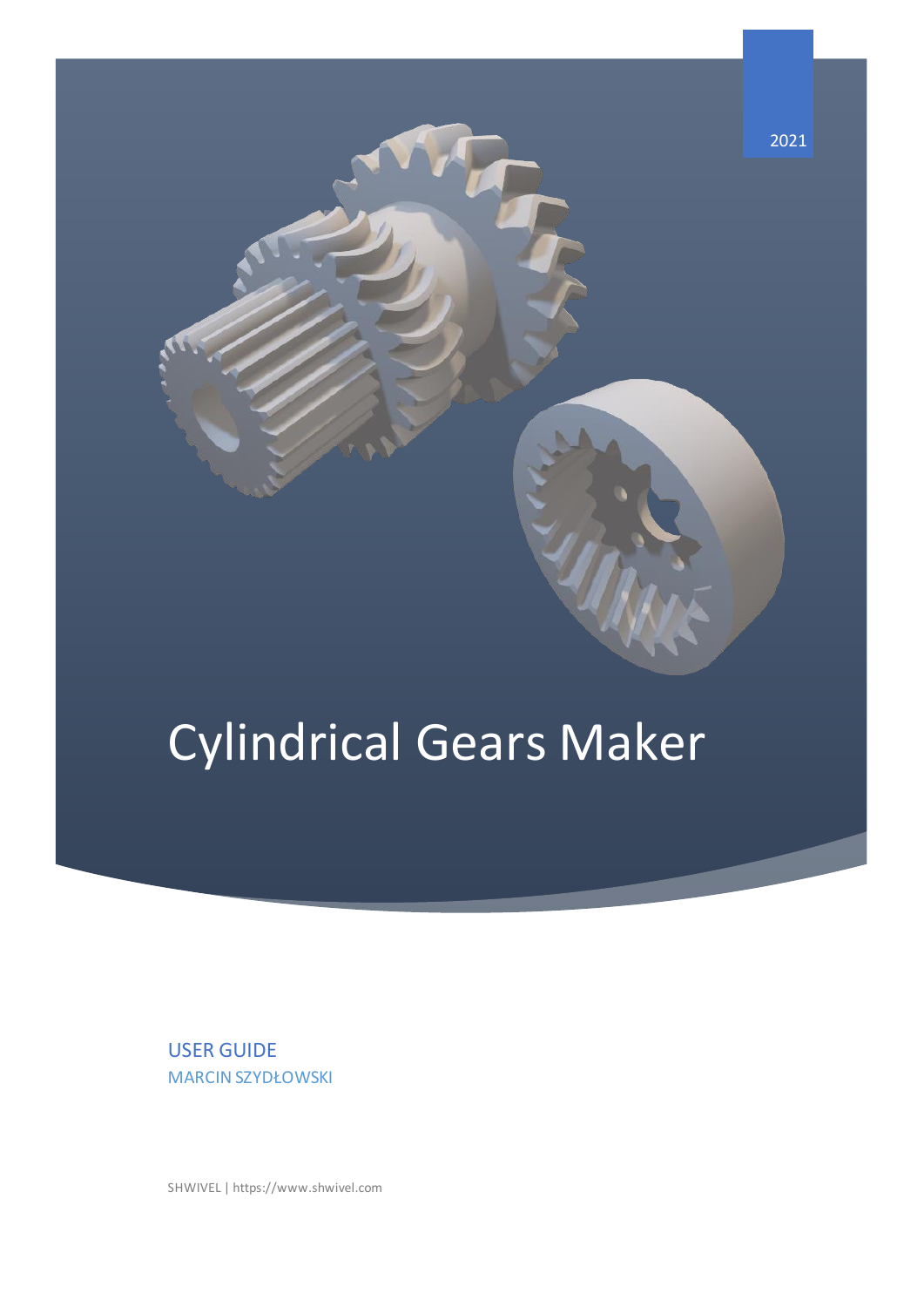# Table of Contents

| 1. |  |
|----|--|
|    |  |
|    |  |
|    |  |
|    |  |
|    |  |
| 2. |  |
|    |  |
|    |  |
|    |  |
| 3. |  |
| 4. |  |
|    |  |
|    |  |
|    |  |
|    |  |
|    |  |
|    |  |
|    |  |
|    |  |
|    |  |
|    |  |
| 5. |  |
|    |  |
|    |  |
|    |  |
|    |  |
|    |  |
|    |  |
|    |  |
| 6. |  |
| 7. |  |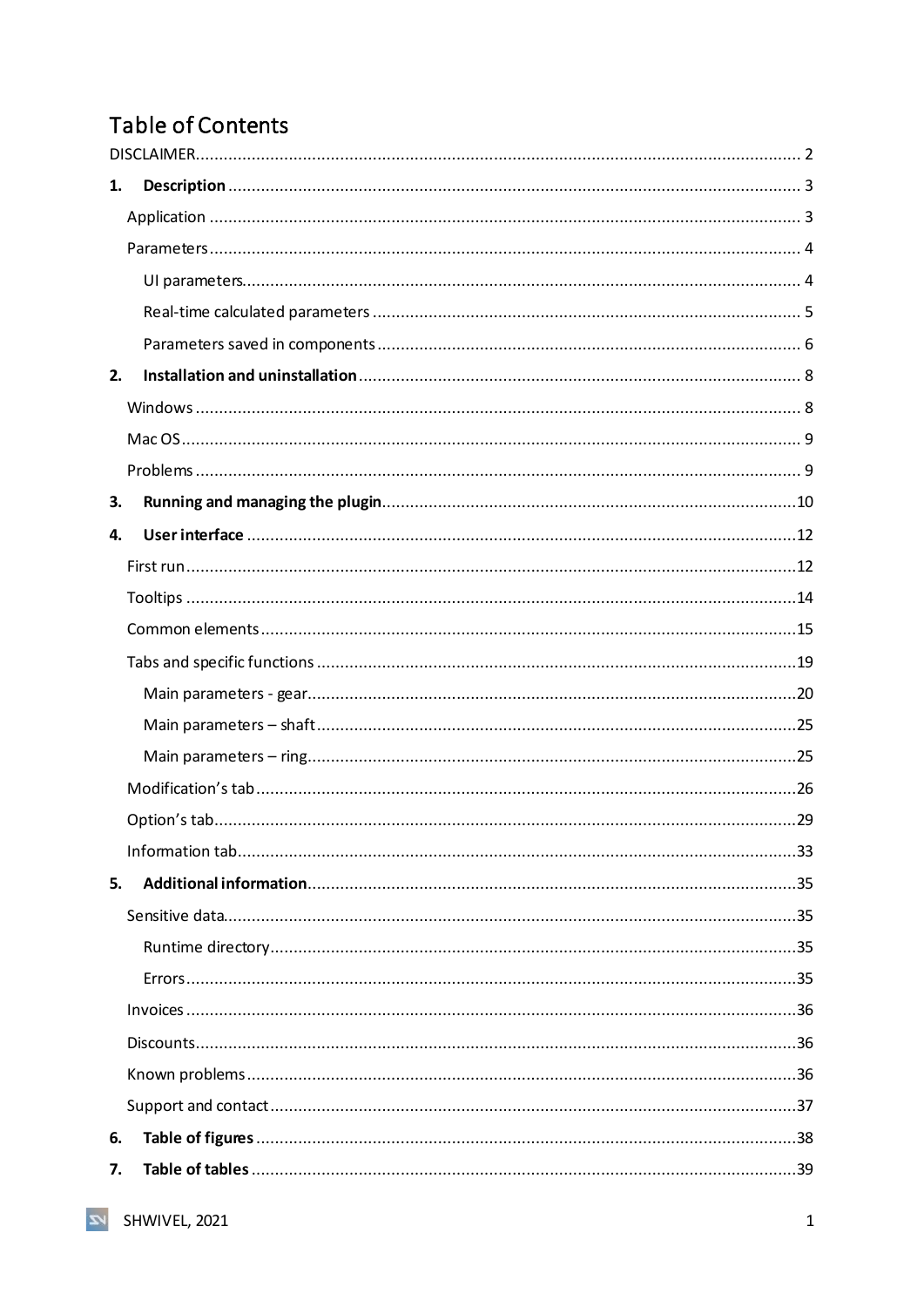## DISCLAIMER

<span id="page-2-0"></span>The program should be used only for educational purposes or for creating 3D models for hobby additive printing. Models prepared by this program are very accurate and they are created due to mathematical formulas but the program itself does not perform any analysis such as checking strength, durability, or interferences.

Please make sure that the necessary validation and post-actions are done before releasing this onto production, especially when you want to make such elements by expensive CNC machines. The author is not responsible for any damage to machines and injuries sustained due to improper use of models created by this program or due to independent modifications of the program.

Description of advanced settings like profile-shifting (addendum modification), backlash, tapering is described later. Samples on how to perform interference, sections, and motion study is shown on the *YouTube* channel. There are also many other videos about basic operations like combining, cutting bodies, or modifying and post-processing them. If you have a specific case which needs further analysis, you can ask about it by the email in the *Support and contact* section at the end of this document.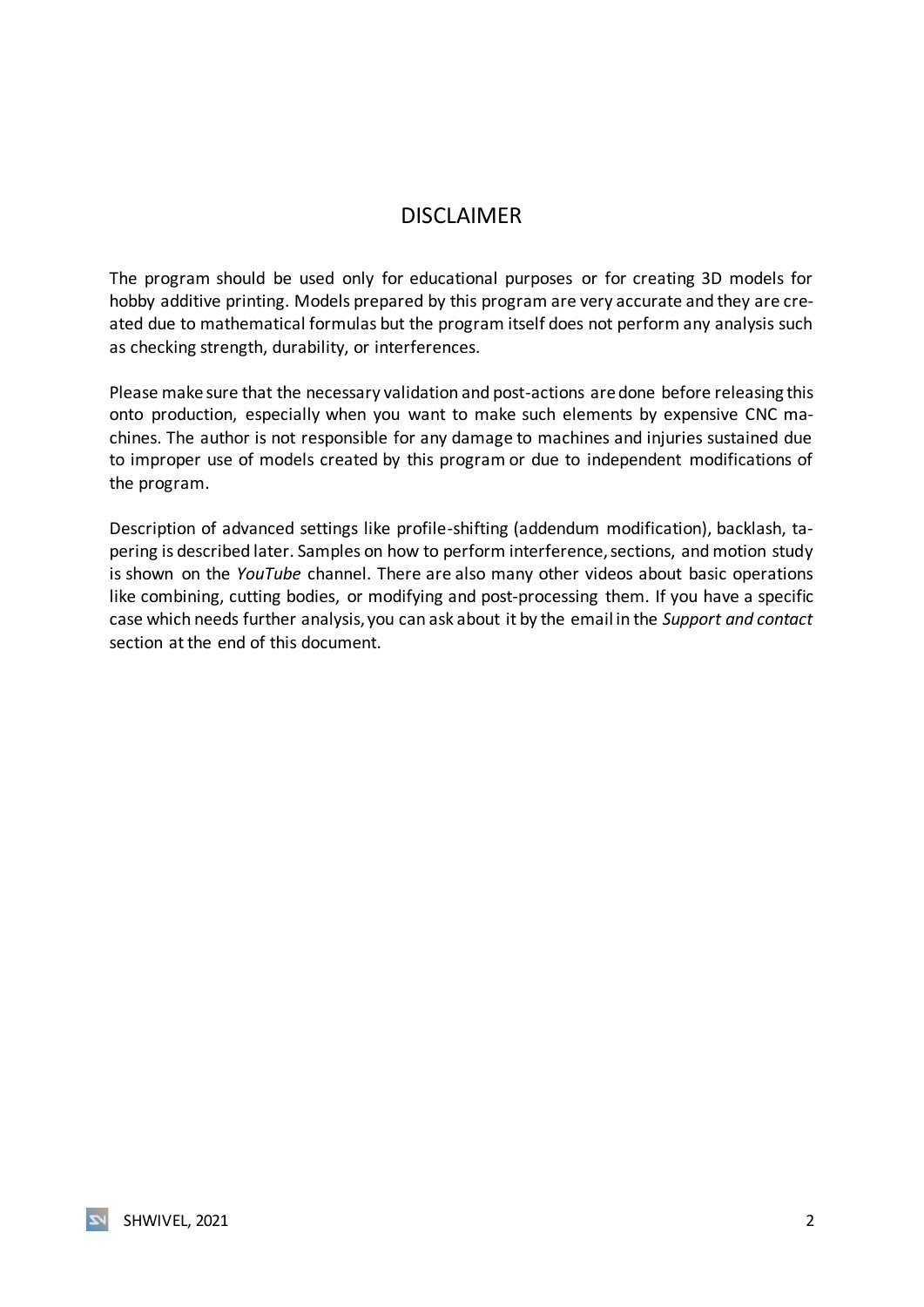# <span id="page-3-0"></span>1. Description

## <span id="page-3-1"></span>Application

The plugin creates cylindrical gears for various set of parameters. Program lets to choose shape of teeth, system of module, dimensioning of module, units and much more. It is also possible to create simple shafts and rings if necessary. Document contains instruction how to install the plugin, full description of an interface, how to work with it and how to manage settings.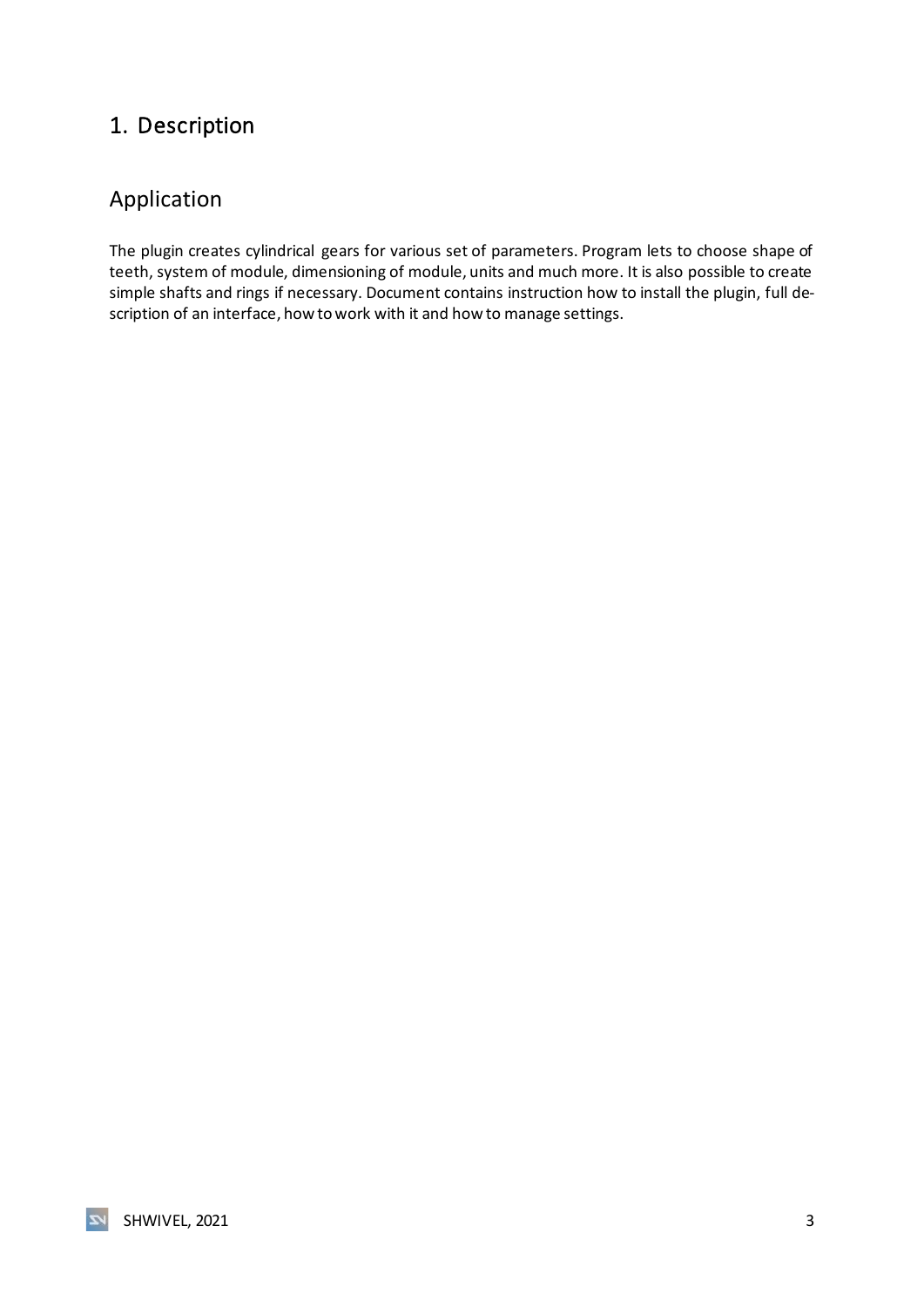## <span id="page-4-0"></span>Parameters

Section describes parameters used in the program.

#### <span id="page-4-1"></span>UI parameters

Table contains ranges of parameters accessed by the user interface.

<span id="page-4-2"></span>*Table 1. Ranges of parameters.*

|                     | Symbol          |                        | Range                      |        |                                                                 |
|---------------------|-----------------|------------------------|----------------------------|--------|-----------------------------------------------------------------|
| <b>Name</b>         |                 | (mm)                   | (in)                       | (°)    | $\blacksquare$                                                  |
| module              | m               | 0.2550                 | 1/1282                     |        |                                                                 |
| diametral pitch     | <b>DP</b>       |                        |                            |        | $0.25160^{(1)}$                                                 |
| circular pitch      | CP              |                        | 0.120                      |        |                                                                 |
| pressure angle      | α               |                        |                            | 14.525 |                                                                 |
| gear side           |                 |                        |                            |        | external,<br>internal                                           |
| teeth shape         |                 |                        |                            |        | straight,<br>helical,<br>double helical,<br>herringbone,<br>arc |
| module system       |                 |                        |                            |        | axial (A),<br>normal (N)                                        |
| Gear hand           |                 |                        |                            |        | RH,<br>LH                                                       |
| helix angle         | $\beta$         |                        |                            | 1045   |                                                                 |
| groove width        | Wgr             | $0 t^{(2)}$            |                            |        |                                                                 |
| groove depth        | $d_{gr}$        |                        |                            |        |                                                                 |
| fillet radius       | r <sub>hf</sub> |                        | $0 m^{(3)}$                |        |                                                                 |
| cutter radius       | $r_c$           | 0.75t<br>$10000^{(4)}$ | $0.75t$ 400 <sup>(4)</sup> |        |                                                                 |
| teeth number        | z               |                        |                            |        | 6400                                                            |
| clearance factor    | $f_c$           |                        |                            |        | $0.10.25^{(6)}$                                                 |
| great diameter      | $d_g$           | $010000^{(5)}$         | $0400^{(5)}$               |        |                                                                 |
| thickness           | $\mathfrak{t}$  | 0.52000                | 1/6480                     |        |                                                                 |
| profile shiftfactor | x               |                        |                            |        | $-11$                                                           |
| normal backlash     | j               | $-0.20.2$              | $-1/32$ 1/32               |        |                                                                 |
| taper factor        | $f_t$           |                        |                            |        | $00.5^{(7)}$                                                    |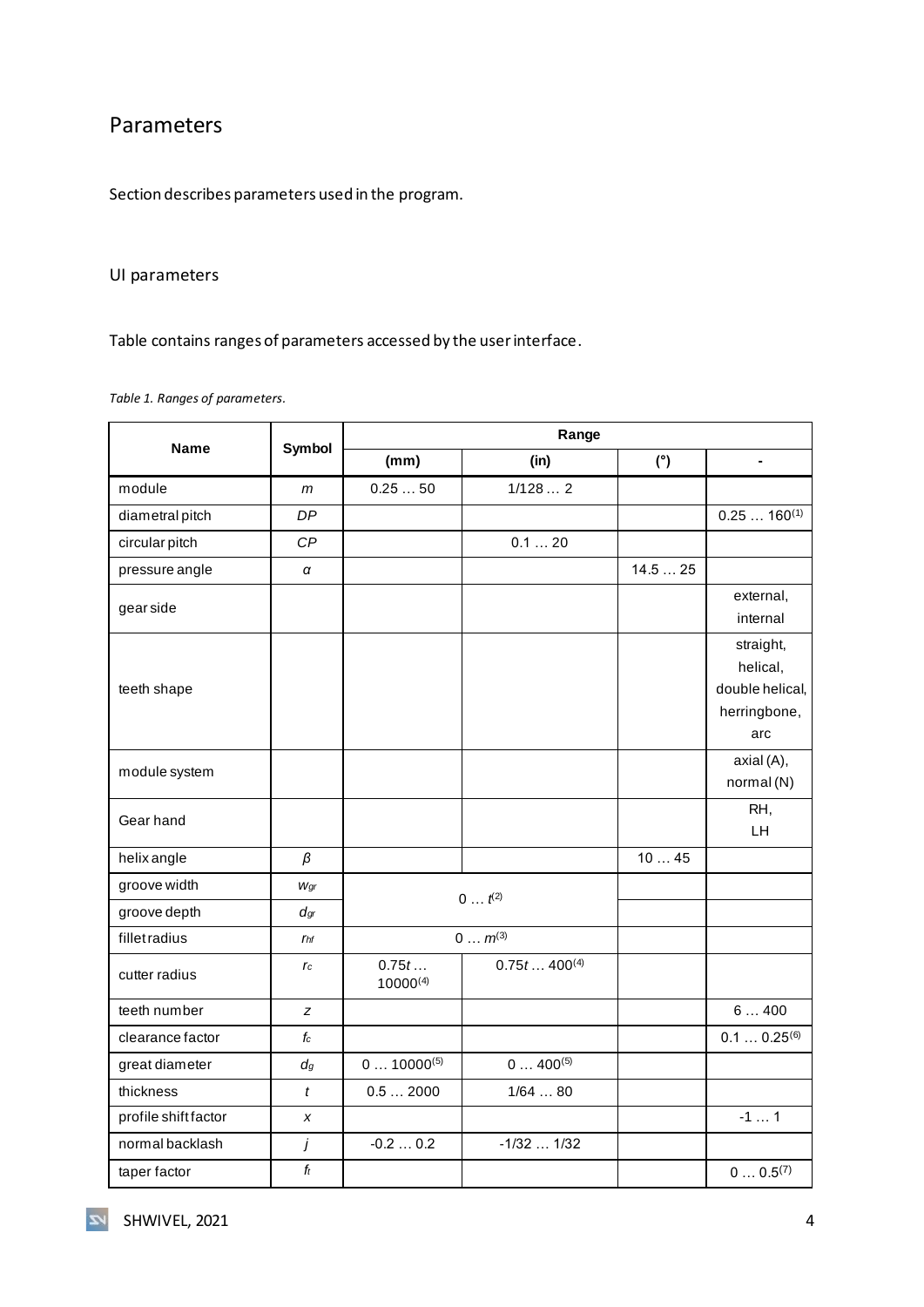| relief type           |                |                  |                            |     | tangent arc,  |
|-----------------------|----------------|------------------|----------------------------|-----|---------------|
|                       |                |                  |                            |     | line          |
| relief width          | Wr             |                  | $0 0.45$ Sa <sup>(8)</sup> |     |               |
| relief height         | h <sub>r</sub> |                  | $0 < 0.5m^{(8)}$           |     |               |
|                       |                |                  |                            |     | height-width, |
| edge finishing type   |                |                  |                            |     | height-angle, |
|                       |                |                  |                            |     | equal size,   |
|                       |                |                  |                            |     | radius        |
| edge finishing height | hef            |                  | $0 m^{(9)}$                |     |               |
| edge finishing width  | Wef            |                  | 0  min ${0.5w, m}^{(9)}$   |     |               |
| edge finishing angle  | Vef            |                  |                            | 540 |               |
| edge finishign radius | <b>r</b> ef    |                  | 0  min ${0.5w, m}^{(9)}$   |     |               |
|                       |                |                  |                            |     | right,        |
| edge finishing sides  |                |                  |                            |     | left,         |
|                       |                |                  |                            |     | both          |
| hole diameter         | $d_h$          | $01000^{(5)}$    | $040^{(5)}$                |     |               |
| custom pin diameter   | $d_{cp}$       |                  | 0.9dip 1.5dip              |     |               |
| outer diameter        | D              | $0.52000^{(10)}$ | $1/6480^{(10)}$            |     |               |
| inner diameter        | d              | 0.25D            | 1/128D                     |     |               |
| length                | L              | $110000^{(10)}$  | $1/32400^{(10)}$           |     |               |
| displayed units       |                |                  |                            |     | mm,           |
|                       |                |                  |                            |     | in            |
|                       |                |                  |                            |     | m,            |
| module dimensioning   |                |                  |                            |     | DP,           |
|                       |                |                  |                            |     | <b>CP</b>     |
| angle format          |                |                  |                            |     | decimal,      |
|                       |                |                  |                            |     | <b>HMS</b>    |
| numbers precision     | pr.            |                  |                            |     | 06            |

(1) all values within the range are possible,

(2) available for double-helical gears; depends on thickness of gear, type (external/internal) and hole diameter if applied,

(3) available for herringbone gears,

(4) available for arc gears,

(5) available for internal gears; limited by root diameter and depth of groove if gear is double-helical,

(6) for internal gears or gears with very small or even non existing root area clearance can be smaller because of fillet,

(7) available for external gears,

(8) available for extemal gears and when there are no other modifications ( $x = j = f_{\vec{\pmb{\ell}}}=0$ ),

(9) values can be greater but then teeth have no head surfaces,

(10) available for shaft and ring.

<span id="page-5-0"></span>Real-time calculated parameters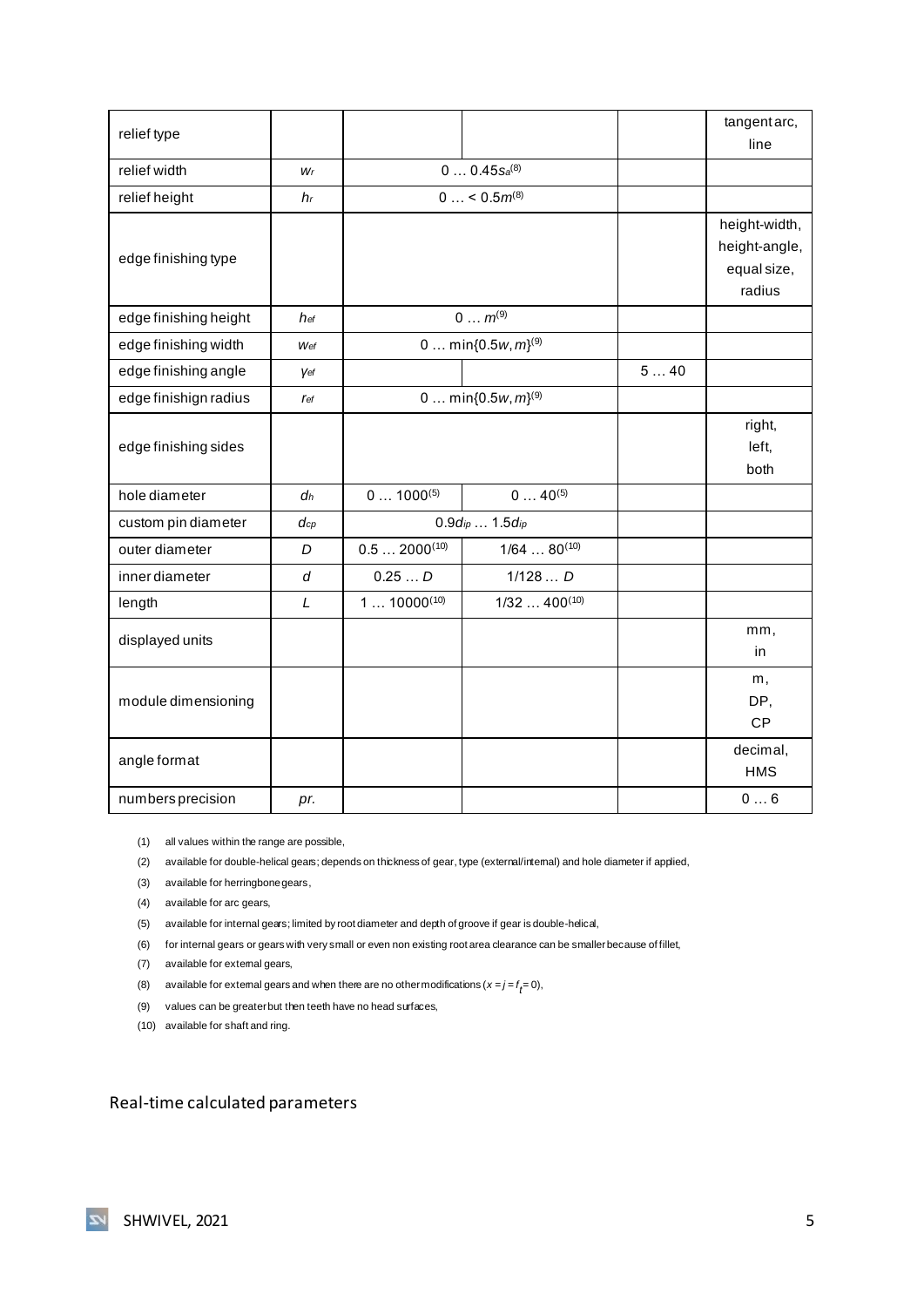When settings are changed, they automatically trigger calculation of radial and measurement parameters of gears. These parameters are displayed in the *Dimensions* group which is described in the *Main parameters – gear*subsection. Table below describes meaning of these parameters.

| Group                                                                                                                                                                                                    | Sym-<br>bol        | <b>Meaning</b>                                                                         |
|----------------------------------------------------------------------------------------------------------------------------------------------------------------------------------------------------------|--------------------|----------------------------------------------------------------------------------------|
|                                                                                                                                                                                                          | d                  | pitch diameter                                                                         |
|                                                                                                                                                                                                          | d <sub>b</sub>     | base diameter                                                                          |
|                                                                                                                                                                                                          | da                 | outside diameter                                                                       |
| <b>Diameters</b><br>$d_f$<br>aа<br>Top land parameters<br>$\theta$ a<br>Sa<br>S<br>Zv<br>Chordal measurement<br>$\theta$<br>Si<br>$h_i$<br>Zm<br>Sm<br>$\alpha_{P}$<br>φ<br>$\mathbf{d}_{ip}$<br>$d_{p}$ |                    | root diameter                                                                          |
|                                                                                                                                                                                                          |                    | outside pressure angle;<br>for internal gears there is $t$ denotion of root area)      |
|                                                                                                                                                                                                          |                    | half of top land angle                                                                 |
|                                                                                                                                                                                                          |                    | top land thickness                                                                     |
|                                                                                                                                                                                                          |                    | circular tooth thickness, $s_n$ – normal circular tooth thickness for<br>helical gears |
|                                                                                                                                                                                                          |                    | equivalent spur teeth number (only for helical gears)                                  |
|                                                                                                                                                                                                          |                    | half pitch angle, $\theta$ <sub>v</sub> – for helical gears                            |
|                                                                                                                                                                                                          |                    | chordal thickness                                                                      |
|                                                                                                                                                                                                          |                    | addendum                                                                               |
|                                                                                                                                                                                                          | $Z$ <sub>mth</sub> | edge teeth number                                                                      |
| Span measurement                                                                                                                                                                                         |                    | teeth number                                                                           |
|                                                                                                                                                                                                          |                    | span measurement                                                                       |
|                                                                                                                                                                                                          | $\psi/2$           | half base space angle, $\psi$ $\sqrt{2}$ – for helical gears                           |
|                                                                                                                                                                                                          |                    | pin point pressure angle, $\alpha_{v}$ – for helical gears                             |
| Over/between ball/pin measure-                                                                                                                                                                           |                    | pin center pressure angle                                                              |
| ment                                                                                                                                                                                                     |                    | ideal pin diameter                                                                     |
|                                                                                                                                                                                                          |                    | pin diameter                                                                           |
|                                                                                                                                                                                                          | $d_m$              | balls/pins measurement                                                                 |

<span id="page-6-1"></span>*Table 2. Real-time calculated parameters.*

<span id="page-6-0"></span>Parameters saved in components

Parameters are also saved in created components. They are written in the *Description* field of *Proper*ties window of the component, so it is possible to copy them from it and paste to the text editor: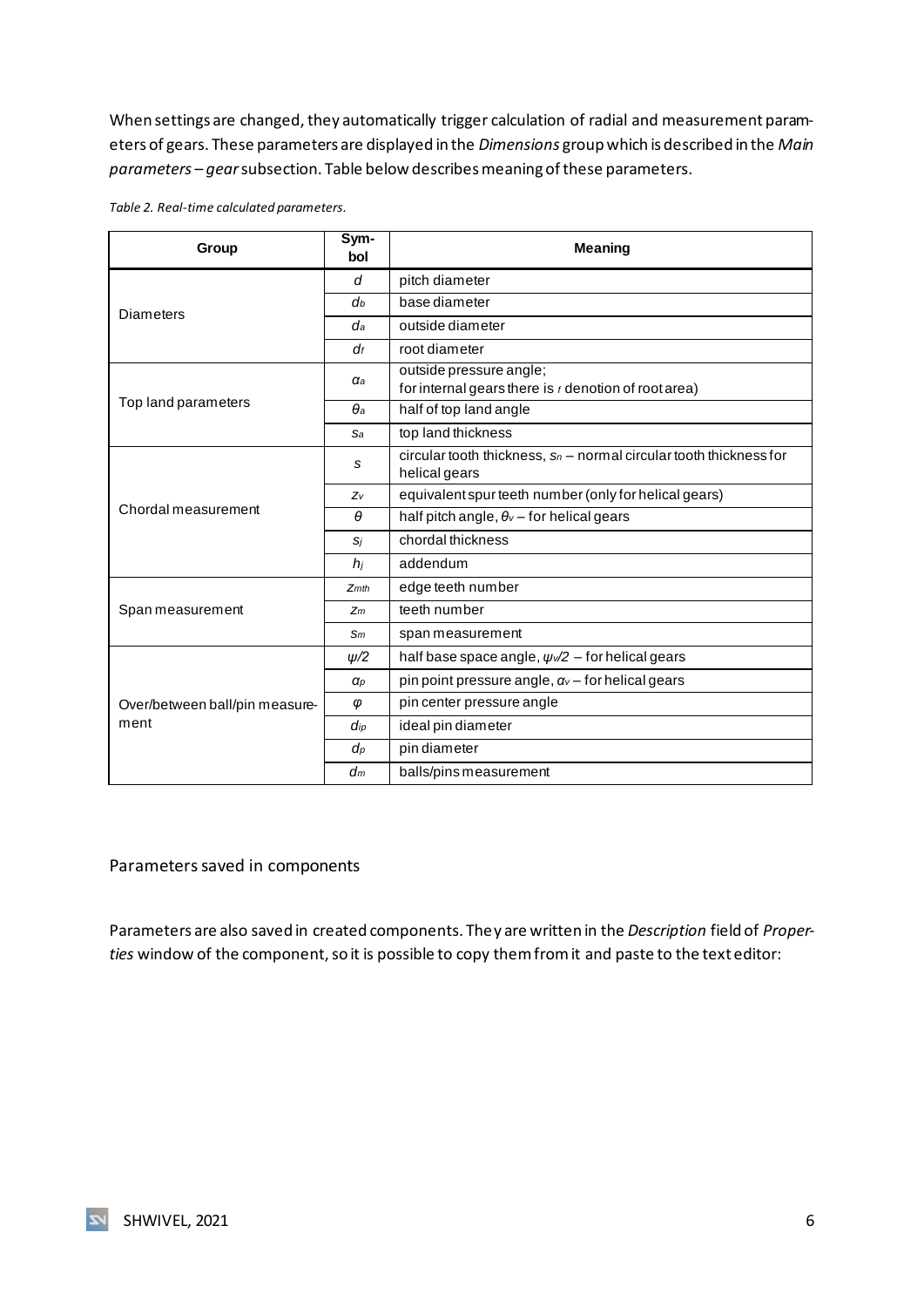



<span id="page-7-0"></span>

| <b>• PROPERTIES</b> |                               |  |
|---------------------|-------------------------------|--|
| Part Number         | Single stage/adapter          |  |
| Part Name           | Single stage/adapter          |  |
| <b>Description</b>  | $-2.9315$ in)<br>74.4610 mm ( |  |

*Figure 2. Selecting and copying description.*

<span id="page-7-1"></span>

|                | <b>B</b> new 1 因 |                     |  |                                          |  |  |
|----------------|------------------|---------------------|--|------------------------------------------|--|--|
| 1              |                  |                     |  | 1. m3.0000mm (n)/z20, P0, β30.0000° (RH) |  |  |
| $\overline{2}$ |                  |                     |  |                                          |  |  |
| 3              |                  | Radial parameters   |  |                                          |  |  |
| 4              |                  |                     |  |                                          |  |  |
| 5              | d                | 69.2820 mm (        |  | 2.7276 in)                               |  |  |
| 6              | db               |                     |  | 63.8705 mm $(2.5146 \text{ in})$         |  |  |
| $\overline{7}$ | da               | 75.2820 mm (        |  | $2.9639$ in)                             |  |  |
| 8              | df               | 61.7820 mm (        |  | $2.4324$ in)                             |  |  |
| 9              | hnd              | <b>RH</b>           |  |                                          |  |  |
| 10             | $\mathbf{x}$     | 0.0000              |  |                                          |  |  |
| 11             | ft.              | 0.0000              |  |                                          |  |  |
| 12             | j.               | $0.0000$ mm (       |  | 0.0000 in)                               |  |  |
| 13             |                  |                     |  |                                          |  |  |
| 14             |                  | Top land parameters |  |                                          |  |  |
| 15             |                  |                     |  |                                          |  |  |
| 16             | αa               |                     |  | $31.9602$ ( $31^{\circ}$ 57' 36.7")      |  |  |
| 17             | θa               |                     |  | $1.9973$ $(1°59'50.4")$                  |  |  |
| 18             | sa               | $2.6243$ mm (       |  | $0.1033$ in)                             |  |  |
| 19             |                  |                     |  |                                          |  |  |

<span id="page-7-2"></span>*Figure 3. Pasted parameters.*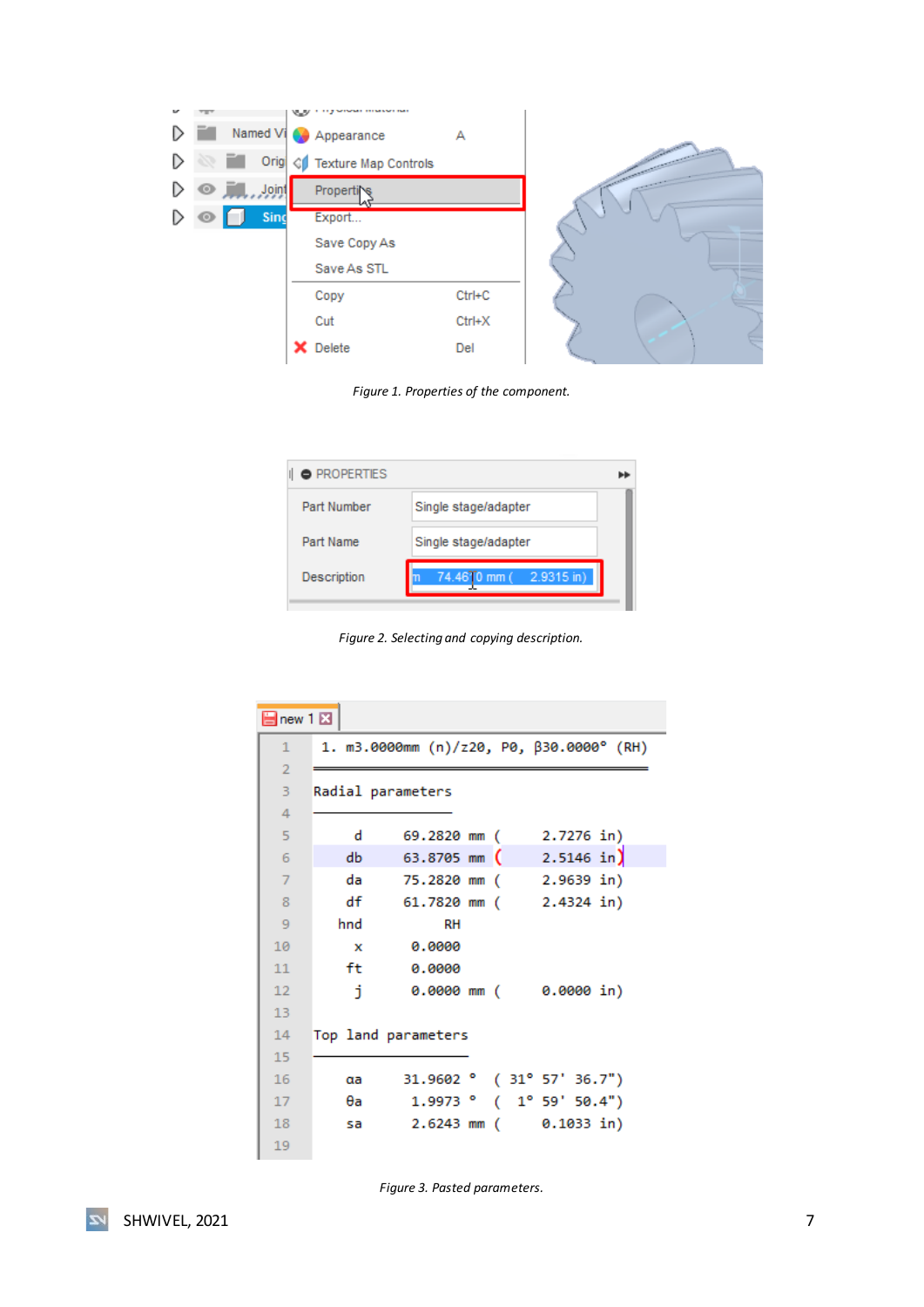## <span id="page-8-0"></span>2. Installation and uninstallation

Before you download the installer, please switch to the proper OS which you use. Buttons shown below should be visible on the product's website under the title of the plugin:



*Figure 4. Active OS for downloading installer - Mac OS in this case.*

<span id="page-8-2"></span>Chosen system is marked by the blue color so in this case a Mac OS **(1)** is active. For choosing Windows you need to click the gray button **(2)**.

Mac OS installer should have *\*.pkg* format whereas Windows installer *\*.msi*.

#### <span id="page-8-1"></span>**Windows**

#### Installation

Installer should run automatically when you downloaded it from Autodesk® App Store. If not, you need to run it by double-click or selecting it and pressing *Enter*.

Installer is not digitally signed so file, especially when there is a new version of the plugin, can trigger Antiviruses or UAC. When such information about non-trusted file is displayed, try to proceed the operation by clicking *More options* button or make the security rule for the program.

#### Uninstallation

Exit the Fusion 360™ if you are currently running it and:

• rerun the plugin's installer, and select the *Uninstall*button.

or

• go to the *Control Panel\Programs\Programs and Features*, find the plugin, select it, and click the *Uninstall* button.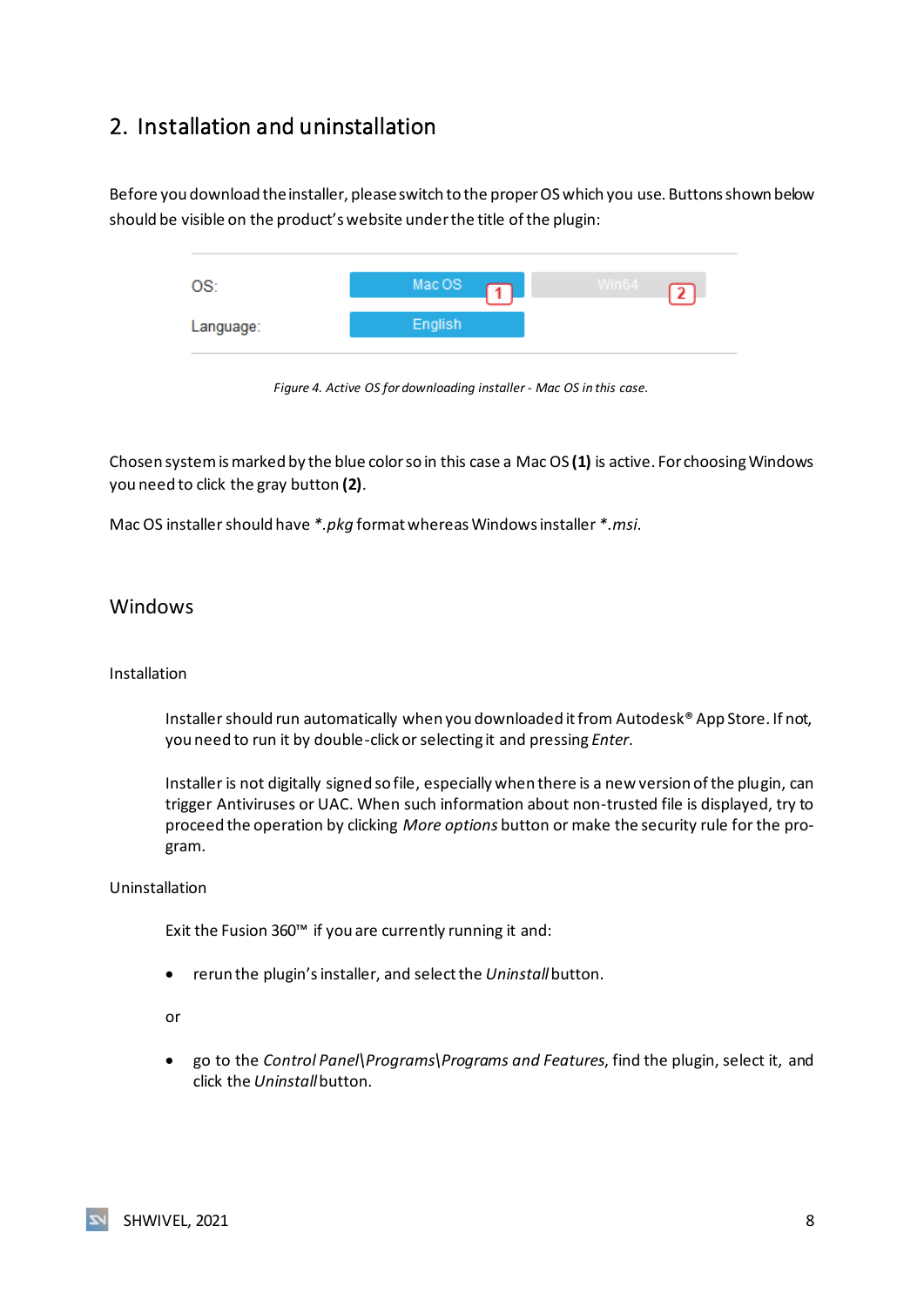## <span id="page-9-0"></span>Mac OS

#### Installation

Installer should run automatically when you downloaded it from Autodesk® App Store. If not, you need to run it by double-click or selecting it and pressing *Enter*.

#### Uninstallation

Exit the Fusion 360™ if you are currently running it, go to the *./ApplicationsPlugins*folder and select the app bundle of the plugin, then:

• then drag the bundle to the *Trash* or right-click and select *Move to Trash*

or

• select the app bundle and then hit *Command+Delete* to move the app to *Trash*.

#### <span id="page-9-1"></span>Problems

- You have Windows but accidentally downloaded installer for Mac OS
	- 1. Unpack the *Content*folder from the *\*.pkg* file it can be done, for example, by *[7-](https://www.7-zip.org/) [Zip](https://www.7-zip.org/)* package manager;
	- 2. Change the name of the *Content* folder to *Pluginname*;
	- 3. Move this folder to the *C:\Users\[YOUR USER NAME]\AppData\Roaming\Autodesk\ApplicationPlugins*
	- 4. Run the plugin<sup>1</sup> or restart Fusion 360<sup>™</sup>.

Note: this cannot be done in Mac OS.

- You have Mac OS but plugin is not visible after installation
	- 1. Unpack the *Content* folder from the *\*.pkg* file it can be done, for example, by *[Suspicious](https://mothersruin.com/software/SuspiciousPackage/)* package manager;
	- 2. Change the name of the *Content* folder to *Pluginname*;
	- 3. Copy it to the *~/Library/Application Support/Autodesk/Autodesk Fusion 360/API/AddIns*
	- 4. Run the plugin or restart Fusion 360™.

<sup>&</sup>lt;sup>1</sup> Next section explains how to do this.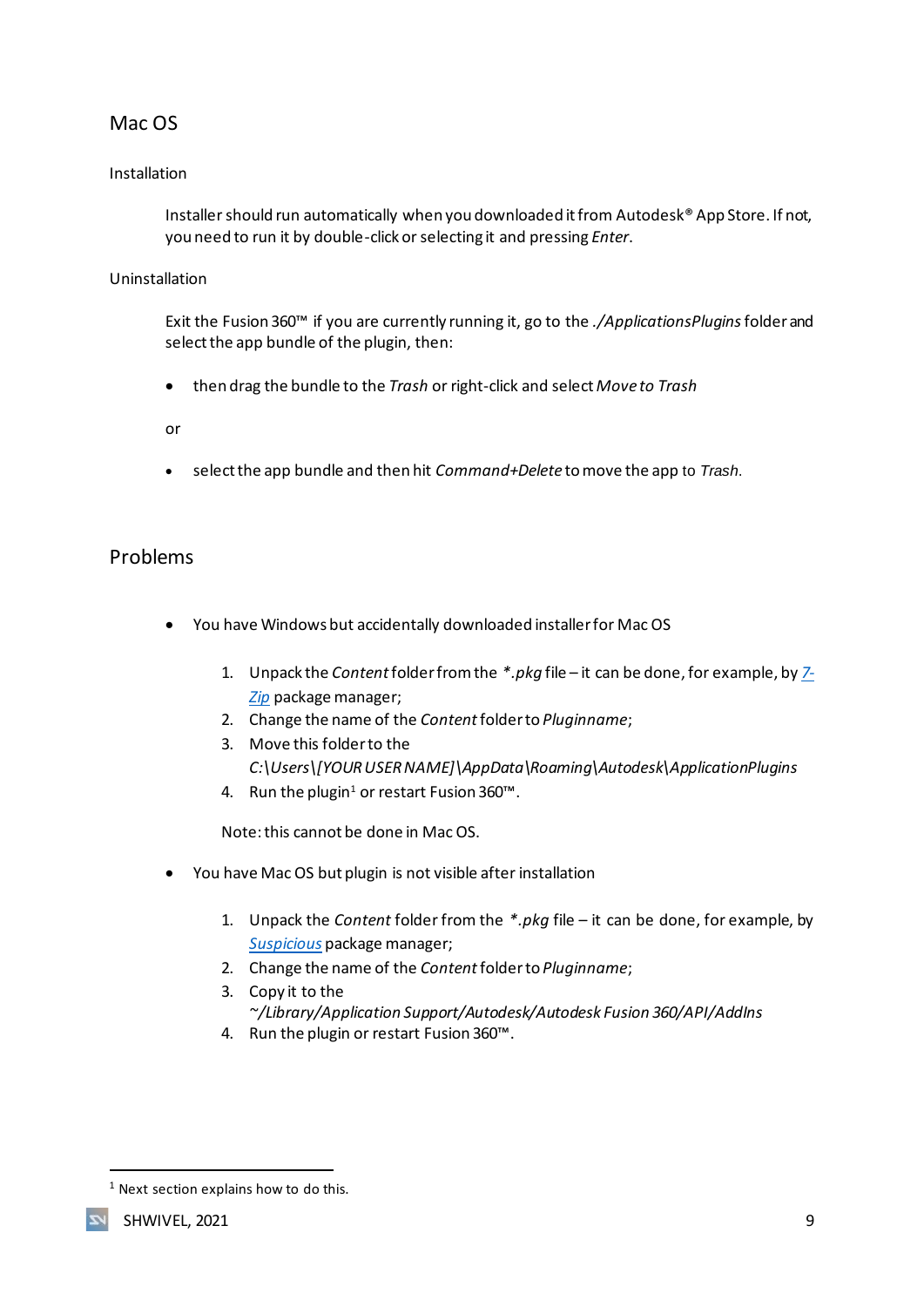# <span id="page-10-0"></span>3. Running and managing the plugin

Plugin is designed to work with the newest version of Fusion 360™ and works only with tabbed UI. When installation went properly, plugin should be shown in the *GEARS* **(1)** panel of *SHWIVEL* **(2)** tab of *DESIGN***(3)** workspace:

| Ę |               |                                |                |             |              |                |
|---|---------------|--------------------------------|----------------|-------------|--------------|----------------|
| ₩ |               | ■▼ 日 ちゃきゃ                      |                |             |              |                |
|   |               | SOLID                          | <b>SURFACE</b> | SHEET METAL | <b>TOOLS</b> | <b>SHWIVEL</b> |
|   | <b>DESIGN</b> |                                |                |             |              |                |
|   |               | GEARS 7                        |                |             |              |                |
|   | 44 BROWS      | Cylindrical gears maker v3.0.0 | ۰              |             |              |                |

*Figure 5. Where to find the plugin.*

<span id="page-10-1"></span>Then, plugin is ready to work and for run it, you need to click the icon or position in the *GEARS* panel.

If the plugin is not visible but you know the installation went without errors, first check if the plugin is visible by the Fusion 360™ and try to start it manually. For managing plugins, you need to run the *ADD-INS* **(1)** window of the *TOOLS* **(2)** tab as shown in the next image. By clicking the name of the plugin in *Add-Ins* **(3)** tab you can stop it **(5)**, run it **(6)** or turn off **(4)** if you don't want to start it automatically with the Fusion 360™. You can get the location of the main script **(8)** by expanding the *Details* **(7)** button. This location can also be opened by pressing the *Plugin folder* **(91)** button which is described later.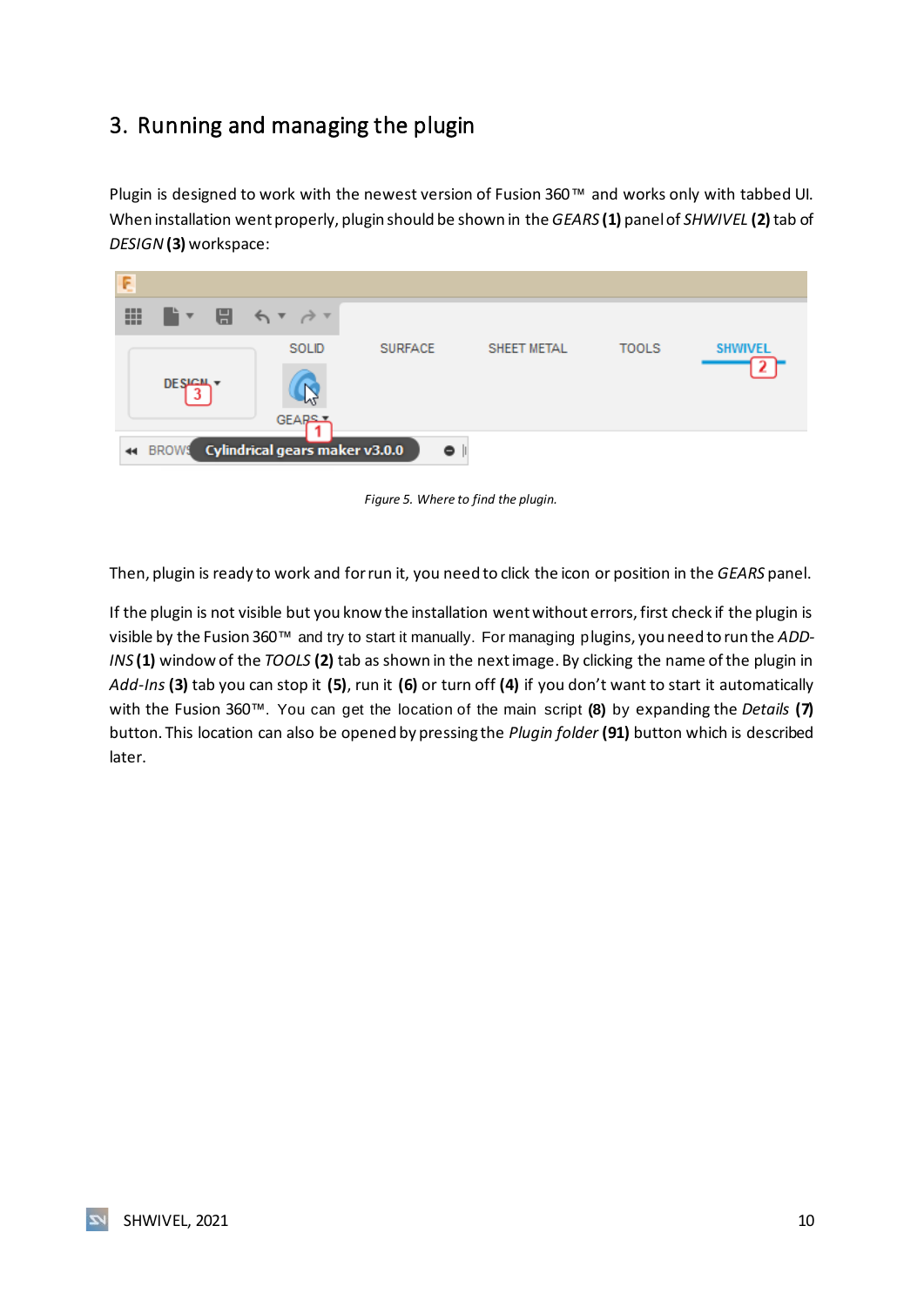| ⊞<br>8                                 |                                                                                                                                                                                                                                                                                                                                                                                                                                                                                                                                             |
|----------------------------------------|---------------------------------------------------------------------------------------------------------------------------------------------------------------------------------------------------------------------------------------------------------------------------------------------------------------------------------------------------------------------------------------------------------------------------------------------------------------------------------------------------------------------------------------------|
| DESIGN <b>v</b>                        | <b>SOLID</b><br><b>SURFACE</b><br>SHEET METAL<br>TOOLS<br>MAKE *<br>NEST <sup>*</sup><br>ADD-INS T<br>UTILITY <b>*</b>                                                                                                                                                                                                                                                                                                                                                                                                                      |
| <b>BROWSER</b><br>$\blacktriangleleft$ | ×<br>E<br><b>Scripts and Add-Ins</b>                                                                                                                                                                                                                                                                                                                                                                                                                                                                                                        |
| (Uns<br>Docum<br>Named                 | Add-Ins<br><b>Scripts</b><br>My Add-Ins<br>♦ 100KGarages ﴾<br>Bevelgearsmakeradv<br>Bevelgearsmakerbas :<br>Bevelgearsmakerbas<br>Bevelgearsmakerbas<br>Cycloidaldrivesmaker (<br>Cycloidaldrivesmaker<br>Cylindricalgearsmaker<br>Edit<br>Create<br>Stop<br><b>Patails</b><br>Run on Startup<br><b>Description</b><br>Plugin creates cylindrical gears with shafts or rings<br><b>Full Path</b><br>C:/Users/Marcin/AppData/Roaming/Autodesk/<br>ApplicationPlugins/Cylindricalgearsmaker.bundle/Contents/<br>Cylindricalgearsmaker.py<br>8 |
|                                        | Author = Marcin Szydlowski - Shwivel<br>$Version = 2.0.2$                                                                                                                                                                                                                                                                                                                                                                                                                                                                                   |
|                                        |                                                                                                                                                                                                                                                                                                                                                                                                                                                                                                                                             |

<span id="page-11-0"></span>*Figure 6. Managing the plugin.*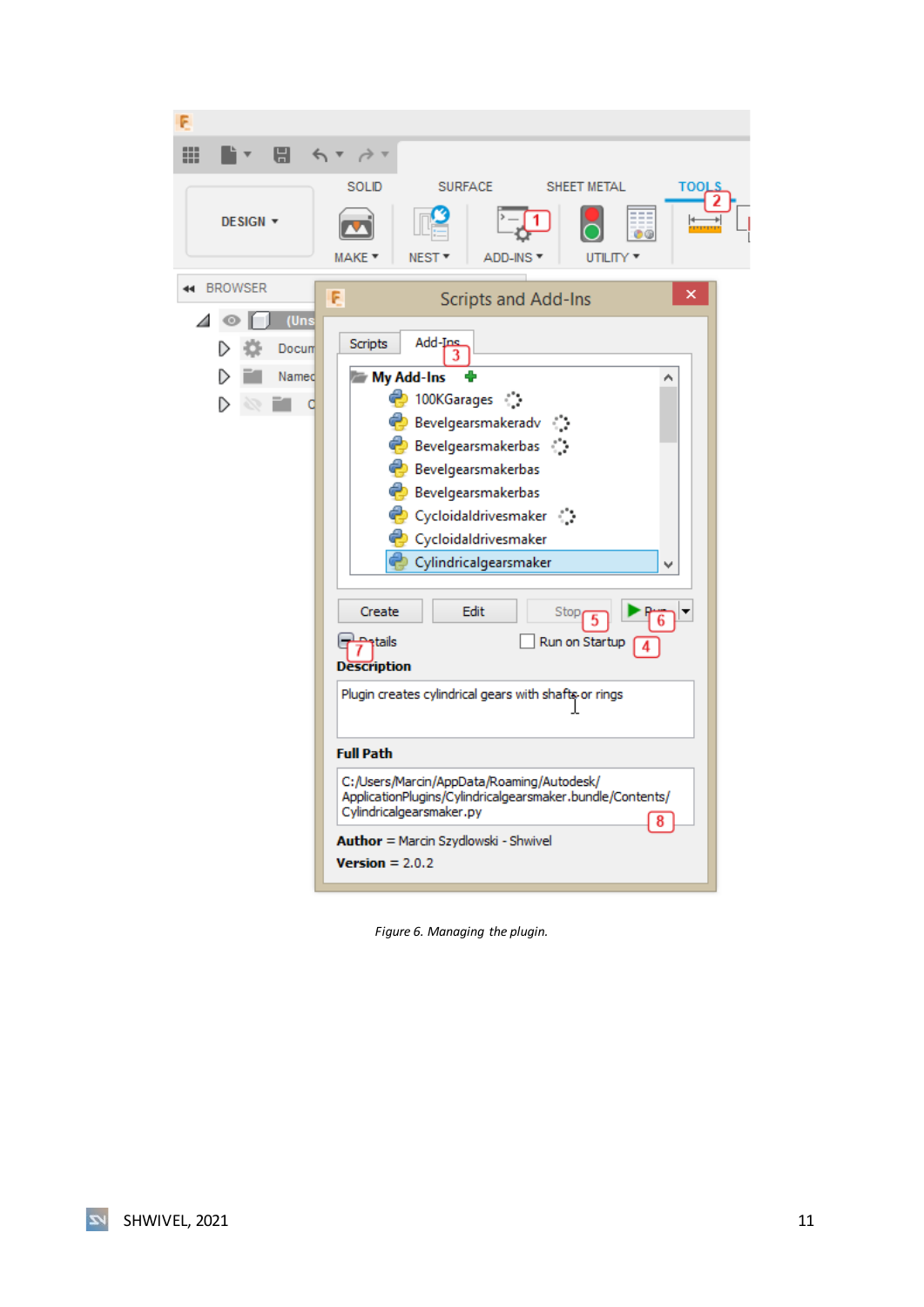# <span id="page-12-0"></span>4. User interface

This section describes functions available on user interface (UI) and how to work with the plugin.

#### <span id="page-12-1"></span>First run

When you run the program for the first time, window should look similar to this:



*Figure 7. Plugin's window at first run.*

<span id="page-12-2"></span>At the default, size of the window is the same as other plugins or tools available in Fusion so it may be very narrow and cause difficult access to settings. To change this, window can be resized by dragging the lower-right corner as shown in the next image.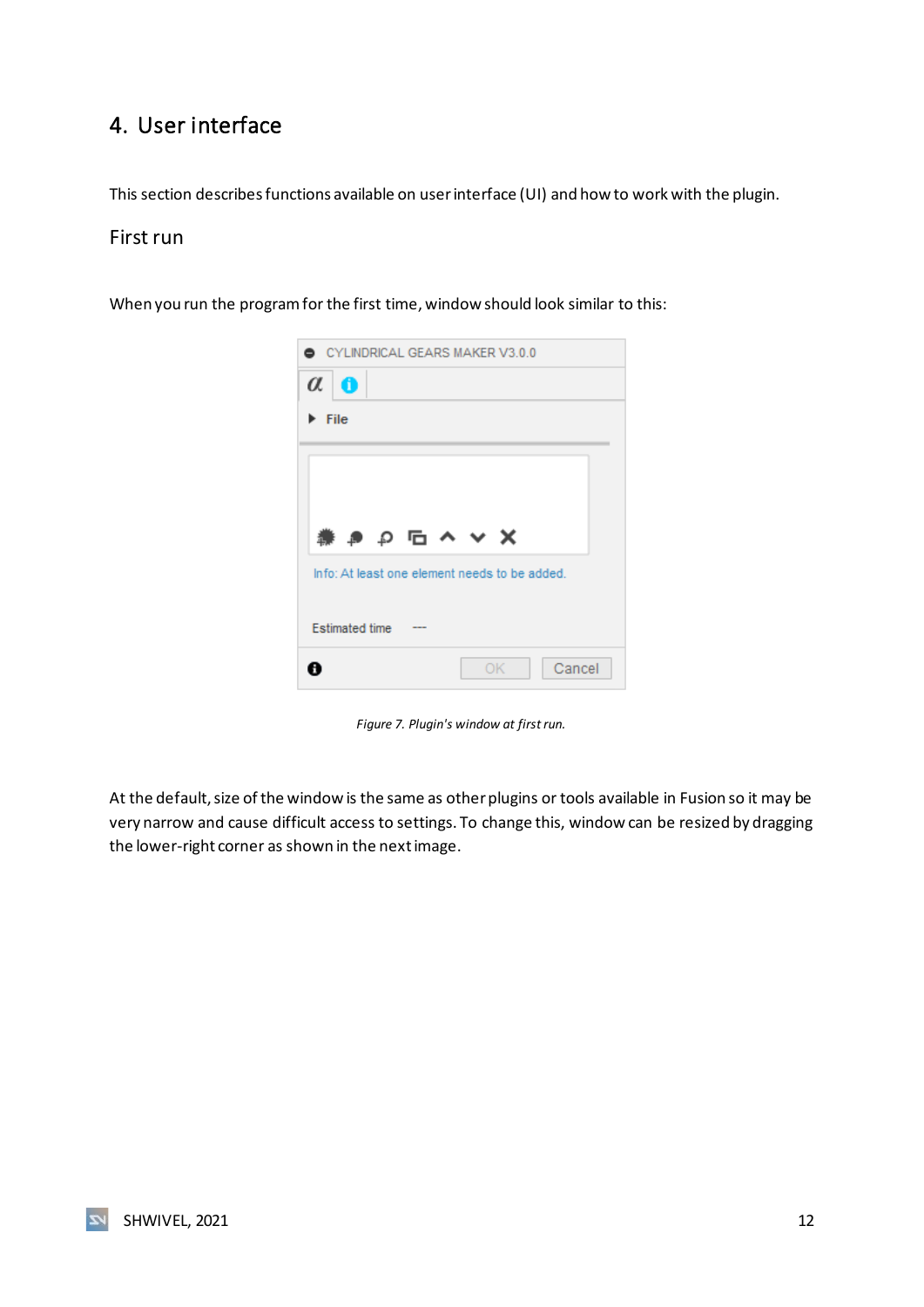| $\alpha$<br>0         | CYLINDRICAL GEARS MAKER V3.0.0                |        |  |
|-----------------------|-----------------------------------------------|--------|--|
| File                  |                                               |        |  |
|                       |                                               |        |  |
|                       |                                               |        |  |
|                       | 業 き り �� ヘ ∨ X                                |        |  |
|                       | Info: At least one element needs to be added. |        |  |
|                       |                                               |        |  |
| <b>Estimated time</b> |                                               |        |  |
|                       | OK                                            | Cancel |  |

<span id="page-13-0"></span>*Figure 8. Resizing window.*

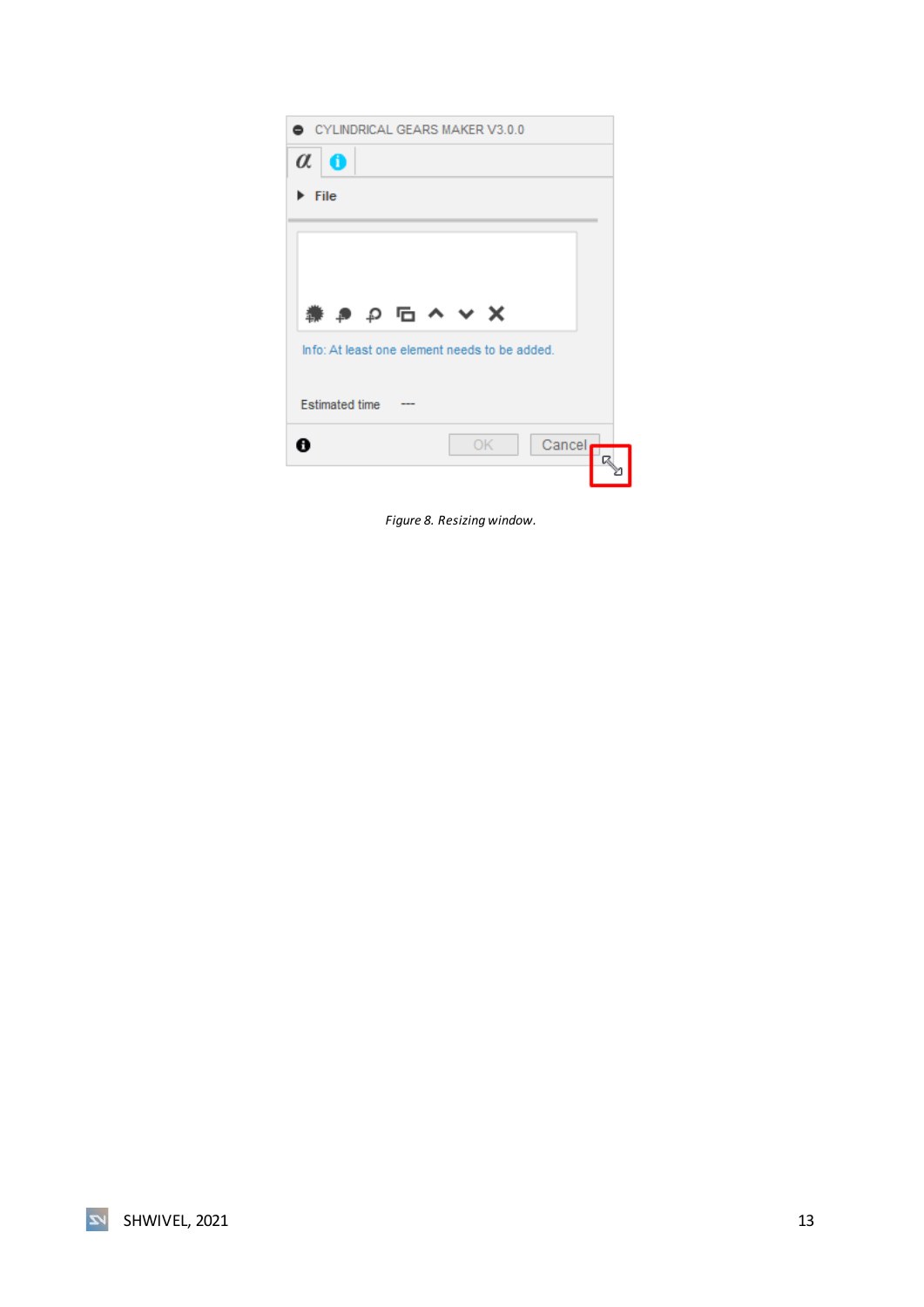## <span id="page-14-0"></span>Tooltips

Most of the inputs contains tooltips and images for displaying quick help-balloonsexplaining the meaning of parameter or setting. For showing it, mouse cursor must be hovered for a second over the input. Image shows an example of this feature for shape of teeth:

| CYLINDRICAL GEARS MAKER V3.0.0<br>۰ |                                                                         |
|-------------------------------------|-------------------------------------------------------------------------|
| O Main parameters<br>$+10$          | 帘<br>Modifications<br>Options<br>Information<br>T                       |
|                                     |                                                                         |
| File                                | <b>Shape of teeth</b>                                                   |
| File name                           | Shape of teeth: straight, helical, double helical,<br>herringbone, arc. |
|                                     |                                                                         |
|                                     |                                                                         |
| $\blacktriangledown$ Gear           |                                                                         |
| Module                              | $\frac{1}{x}$                                                           |
| Diametral pitch                     |                                                                         |
| Circular pitch                      |                                                                         |
| Pressure angl                       |                                                                         |
| Gear side                           |                                                                         |
| Teeth shape                         | ≳ ⊜<br>Ε                                                                |
| Teeth number<br>20                  |                                                                         |

<span id="page-14-1"></span>*Figure 9. Toolclips.*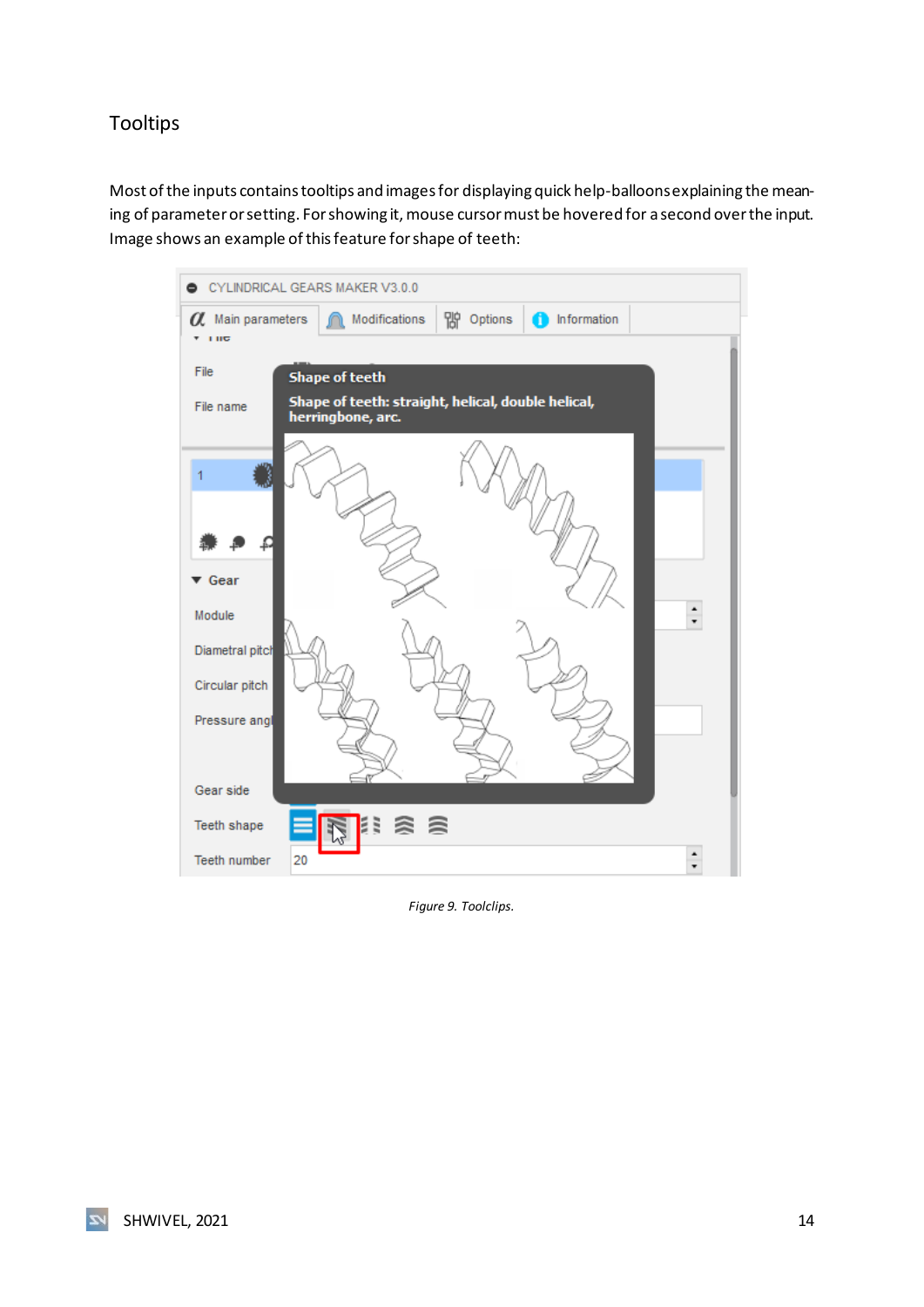## <span id="page-15-0"></span>Common elements

| CYLINDRICAL GEARS MAKER V3.0.0                          |
|---------------------------------------------------------|
| $\alpha$<br>$0\sqrt{1}$                                 |
| File                                                    |
| $\vert 3 \vert$                                         |
| 4567696<br>Info: At least one element needs to be added |
| Estimated time<br>12                                    |
| Cance                                                   |

Common elements of UI are always visible<sup>2</sup> and accessed on every tab.

*Figure 10. Common elements.*

<span id="page-15-1"></span>*tabs strip* **(1)** *–* used for splitting settings and organize them as groups.

*File* **(2)** – menu which provides saving, loading and reset setting which means fast delete (clear) all created items.

| $\blacktriangledown$ File |                                     |
|---------------------------|-------------------------------------|
| File                      | $\sqrt{16}$ $\sqrt{17}$ $\sqrt{18}$ |
| File name $\sqrt{19}$     |                                     |

*Figure 11. File group.*

<span id="page-15-2"></span>*Save* **(16)** – saves settings as JSON file to the chosen location.

*Load* **(17)** *–* loads settings.

*Reset* **(18)** *–* deletes all items.

File name  $(19)$  – path to the file which was loaded<sup>3</sup>.

<sup>2</sup> Messages **(11)** are usually hidden. It is described later.

<sup>3</sup> When there are unsaved changes, this text is market by *(\*)*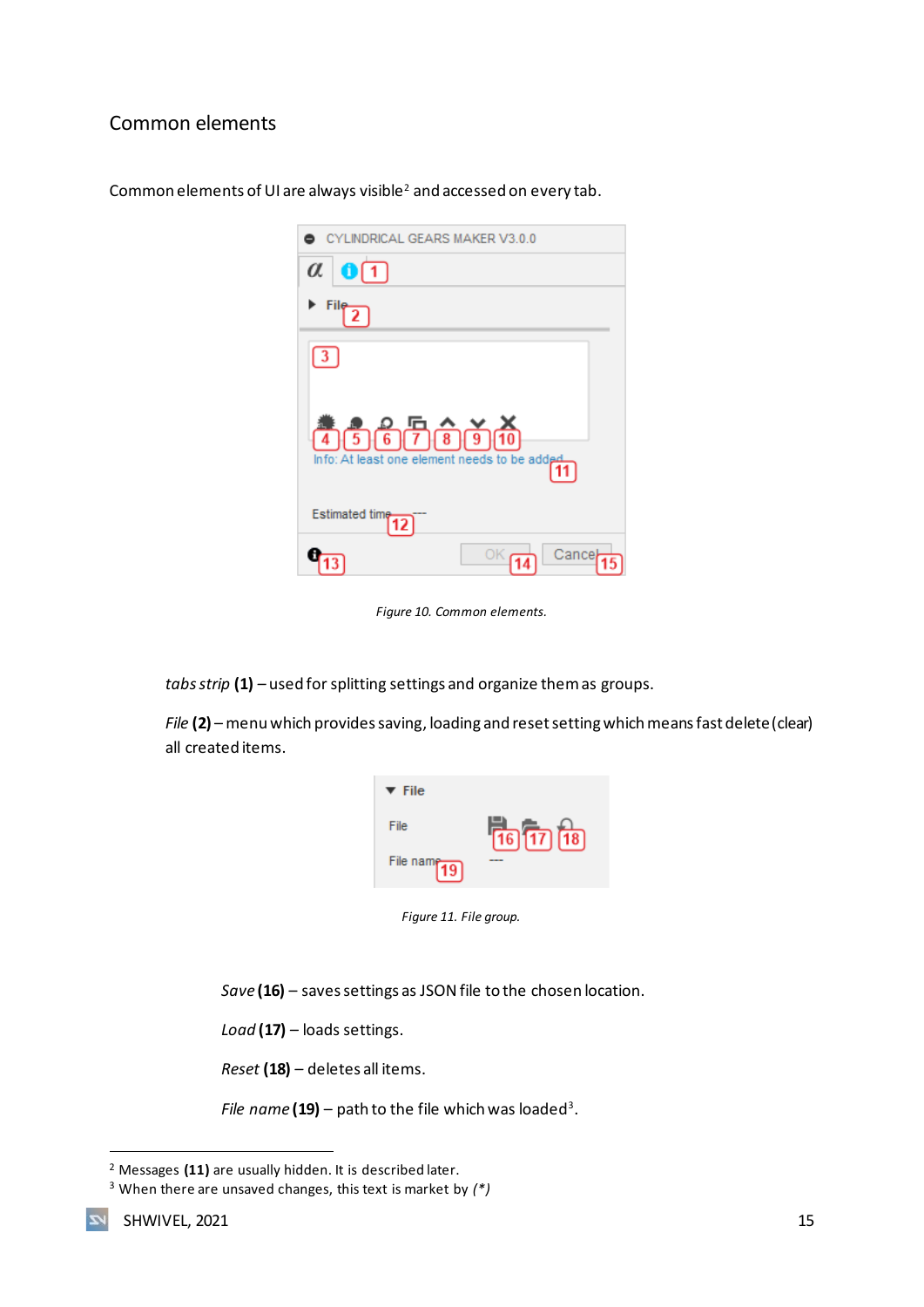*table of items* **(3)** – list of all items.

A*dd gear* **(4)** – clicking this button creates a new gear<sup>4</sup>.

*Add shaft***(5)** – creates a new shaft.

*Add ring* **(6)** – creates a new ring (shaft with a hole).

*Copy item* **(7)** *–* copies selected item and add it at the end of list.

*Move up* **(8)** *–* moves selected item one position up.

*Move down* **(9)** *–* moves selected item one position down.

*Delete item* **(10)** – deletes selected item.

*Messages***(11)** *–* shows information why something is happening or cannot be done; messages that relate to items are visible only when that item is selected; there are three types of messages:

information **(blue color)** – only one information in this plugin that the list of items is empty; it prevents the process from start,

<span id="page-16-0"></span>

*Figure 12. Information.*

<sup>&</sup>lt;sup>4</sup> Newly created item has always default values and is placed at the bottom of the list.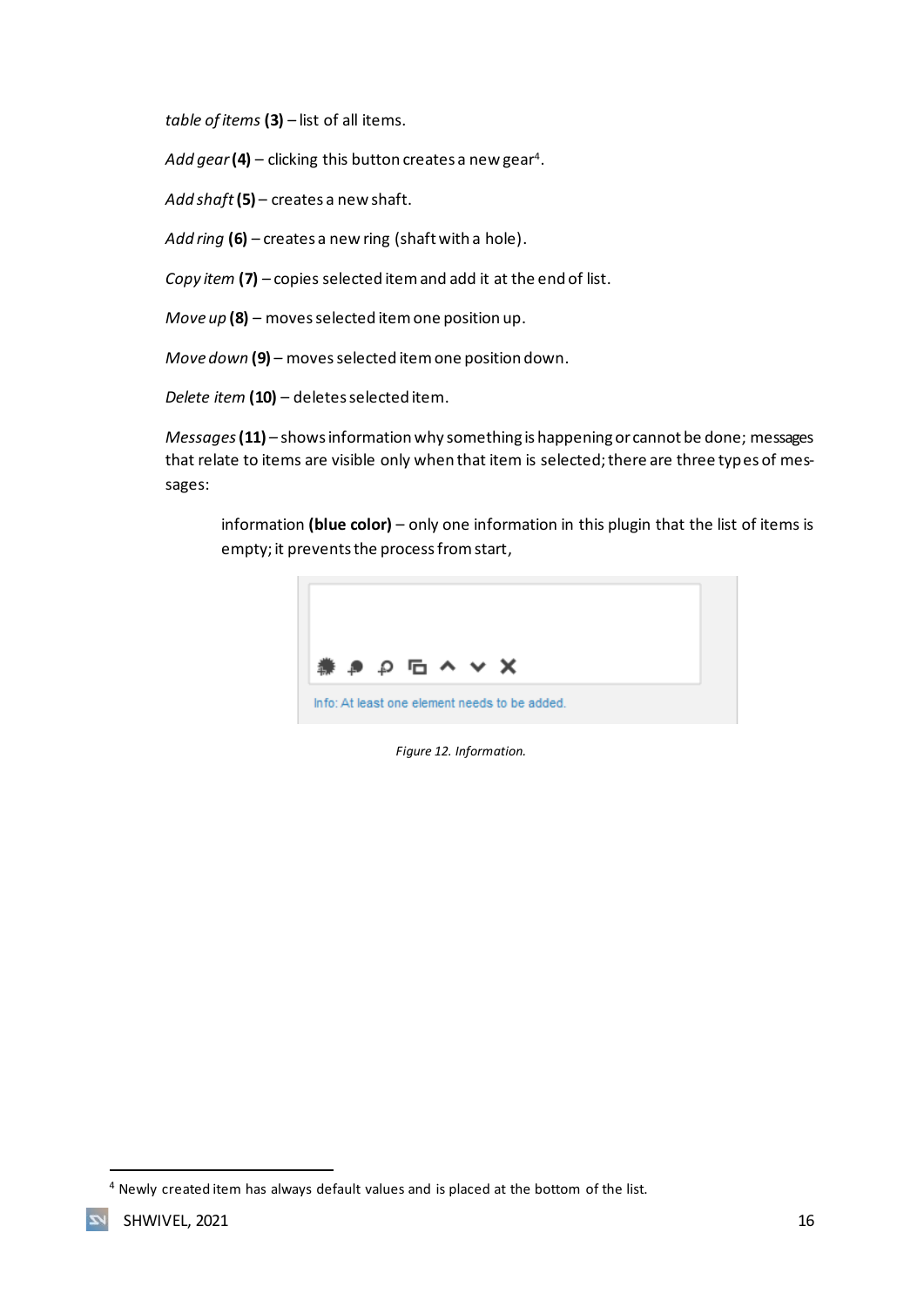warning **(gold)** – describes that the parameters may disqualify items to use, ex. because of edges finished too much, but still possible to manufacture,

| 1         |                         |    | φ20.0000 mm               | L50.0000 mm                                                    |  |
|-----------|-------------------------|----|---------------------------|----------------------------------------------------------------|--|
| 2         |                         |    |                           | @20.0000/16.0000  L50.0000 mm                                  |  |
| 3         |                         | ≡. | m3.0000mm/z20, t straight |                                                                |  |
|           |                         |    | # P P G ^ Y X             |                                                                |  |
| Gear<br>٠ |                         |    |                           |                                                                |  |
| tooth.    |                         |    |                           | Warning: Width of chamfer is greater than half of thickness of |  |
|           | <b>Dimensions</b>       |    |                           |                                                                |  |
|           | Estimated time < 5 sec. |    |                           |                                                                |  |

*Figure 13. Warning – teeth of gear will have unusual shape, but process can be started.*

<span id="page-17-0"></span>error **(red)** – describes the error which can be related with the specific item (wrong configuration of settings – marked by the exclamation mark) or range of parameter; if the error is related with the range of parameter, the wrong value of parameter will be erased when other item is selected; item error prevents further actions till error will be fixed, even when the invalid item is not selected:

<span id="page-17-1"></span>

*Figure 14. Error – invalid item prevents start of the process.*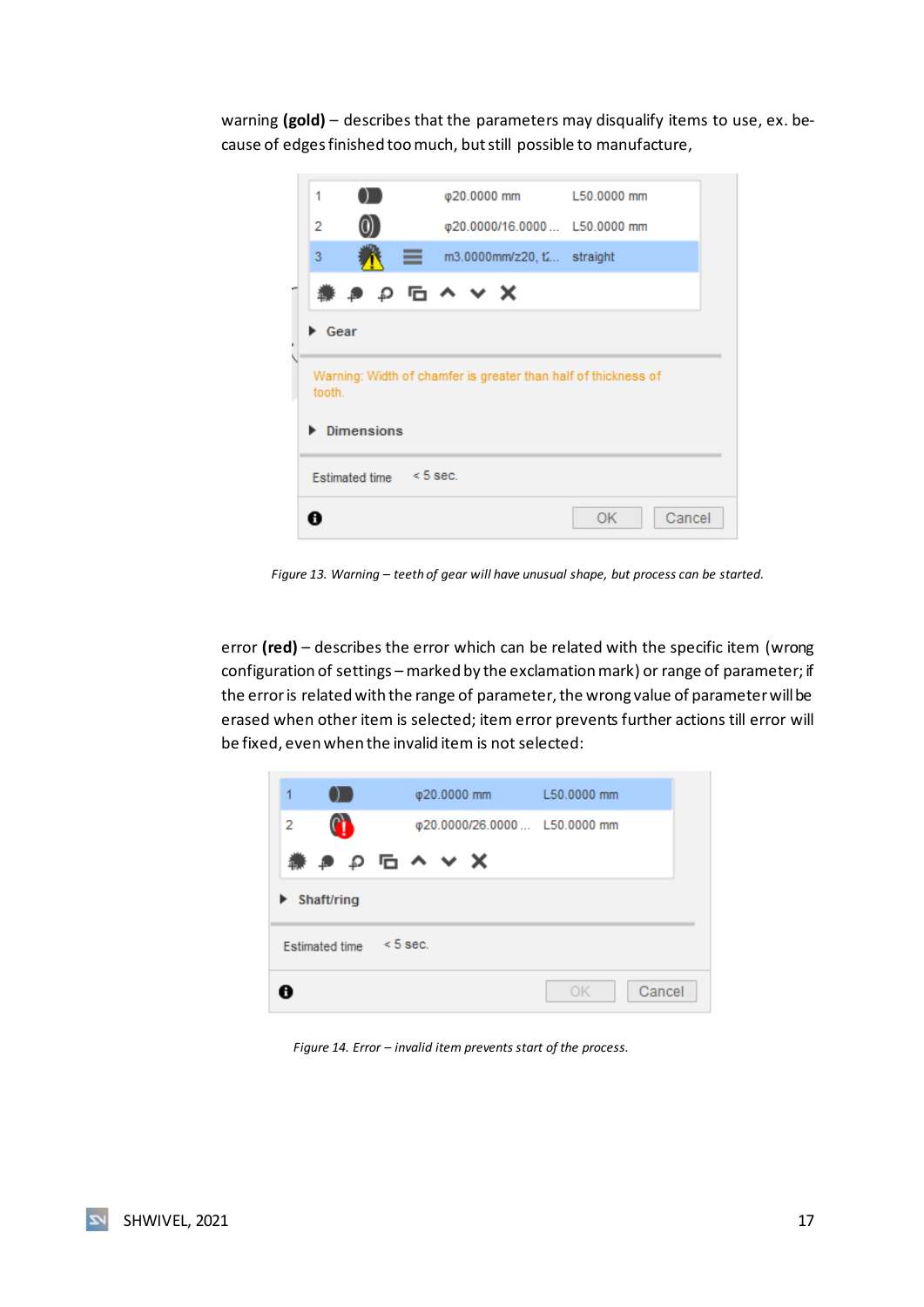| 1                       | φ20.0000 mm                                         | L50.0000 mm  |
|-------------------------|-----------------------------------------------------|--------------|
| 2                       | φ20.0000/16.0000  L50.0000 mm                       |              |
| 3                       | m3.0000mm/z20, t straight                           |              |
|                         | ∌ ₽ ⊡ ∧ ∨ Х                                         |              |
| Gear                    |                                                     |              |
| ▼ Edge finishing        |                                                     |              |
| Apply finishing         | $\sqrt{ }$                                          |              |
| Edges finishing         | 21 R 22                                             |              |
| Height                  | -1.50000000 mm                                      | ۰<br>۰       |
| Width                   | 13.00000000 mm                                      | ۰<br>۰       |
| <b>Sides</b>            | M. M                                                |              |
| Hole                    |                                                     |              |
|                         | Error: height must be in range 0.0000  1000.0000 mm |              |
| <b>Dimensions</b>       |                                                     |              |
| Estimated time < 5 sec. |                                                     |              |
| A                       |                                                     | OK<br>Cancel |

*Figure 15. Error – invalid value prevents start of the process.*

<span id="page-18-0"></span>*Estimated time* **(12)** – shows estimated time needed for creating items; the more runs, the better estimates; when program cannot find similar settings, no estimation is displayed.

*Information* **(13)** – opens basic documentation in the default web browser.

*OK* **(14)** – starts creating items; it is active when list is not empty and all items are valid; when there is at least one invalid element; invalid items are marked by an exclamation mark.

*Cancel* **(15)** *–* cancels changing settings and temporary hides the plugin's window.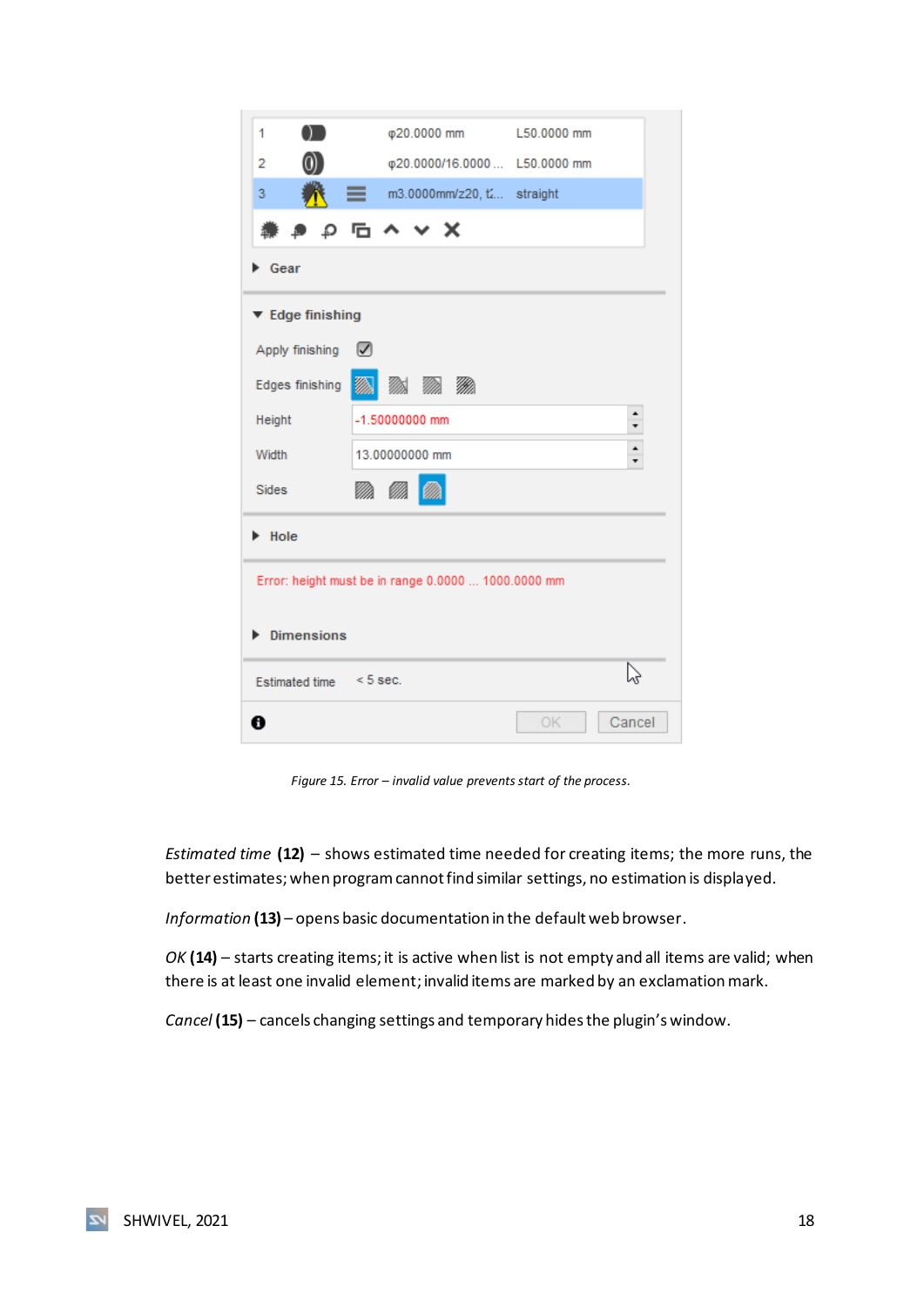## <span id="page-19-0"></span>Tabs and specific functions

Generally, interface is divided into fourtabs but some of them may be invisible depending on the type of selected item or specific configuration of settings.

| $\bullet$ CYLINDRICAL GEARS MAKER V3.0.0                                             |  |  |
|--------------------------------------------------------------------------------------|--|--|
| $\alpha$ Main parameters $\alpha$ Modifications $\beta$ Options $\alpha$ Information |  |  |



<span id="page-19-1"></span>*Main parameters***(20)** – settings of most important parameters of gears and shafts/rings.

*Modifications* (21) – additional settings like profile shifting, tapering, backlash, etc.; it is visible only for gears.

*Options* **(22)** – units, decimal places, module dimensioning, design, joints, axis, preview; it is visible when item is selected.

*Information* **(23)** – documentation, links, checking updates.

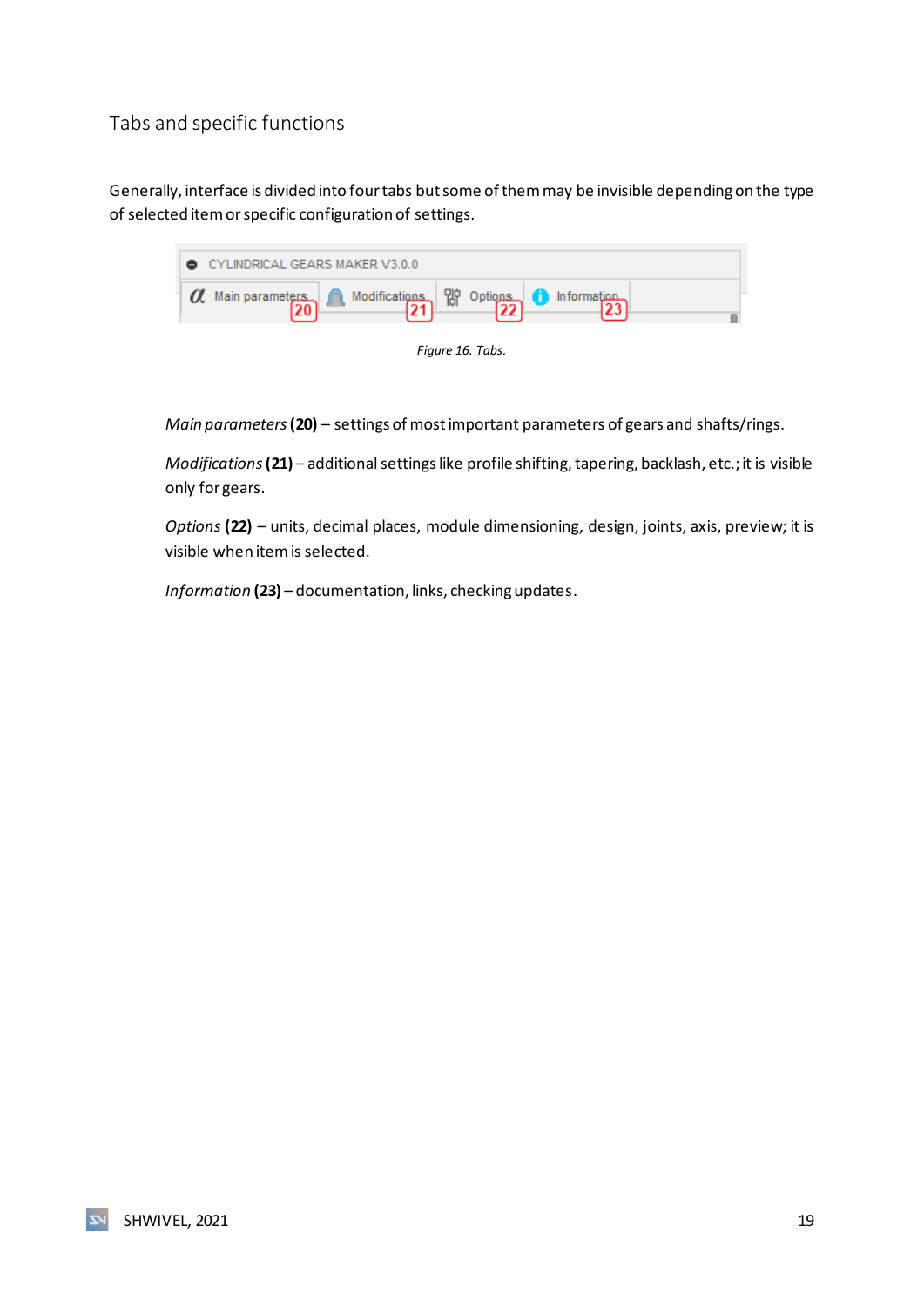#### <span id="page-20-0"></span>Main parameters - gear

This group is visible when gear is selected on the list **(24)**:

|                                            | CYLINDRICAL GEARS MAKER V3.0.0 |                                  |            |
|--------------------------------------------|--------------------------------|----------------------------------|------------|
| <b><i>O</i></b> Main parameters            | Modifications                  | ) Options                        | nformation |
| $\blacktriangleright$ File                 |                                |                                  |            |
|                                            |                                |                                  |            |
| ≡                                          |                                | m3.0000mm/z20, t25.000C straight | 24         |
|                                            |                                |                                  |            |
| $\bullet$ $\rho$ $\Box$ $\land$ $\lor$ $X$ |                                |                                  |            |
|                                            |                                |                                  |            |
| $\triangleright$ Gear                      |                                |                                  |            |
| Dimensions <sub>26</sub>                   |                                |                                  |            |

*Figure 17. Main parameters - gear.*

<span id="page-20-1"></span>*Gear***(25)** – main parameters of gear.

| $\blacktriangledown$ Gear |                       |    |                      |
|---------------------------|-----------------------|----|----------------------|
| Module                    | 3.00000000 mm         | 27 | $\div$               |
| Diametral pitch           | 8.4667                |    |                      |
| Circular pitch            | 0.3711 in (9.4248 mm) |    |                      |
| Pressure angle            | 20.00000°             | 28 |                      |
|                           | 20° 0' 0.0"           |    |                      |
| Gear side                 | 3(29)<br>F.           |    |                      |
| Teeth shape               | 目导注念高30               |    |                      |
| Teeth number              | 20                    | 31 | $\ddot{\phantom{a}}$ |
| Clearance fac 0.25000000  |                       | 32 | ٠                    |
| <b>Thickness</b>          | 25.00000000 mm        | 33 | $\ddot{\cdot}$       |

<span id="page-20-2"></span>*Figure 18. Gear group.*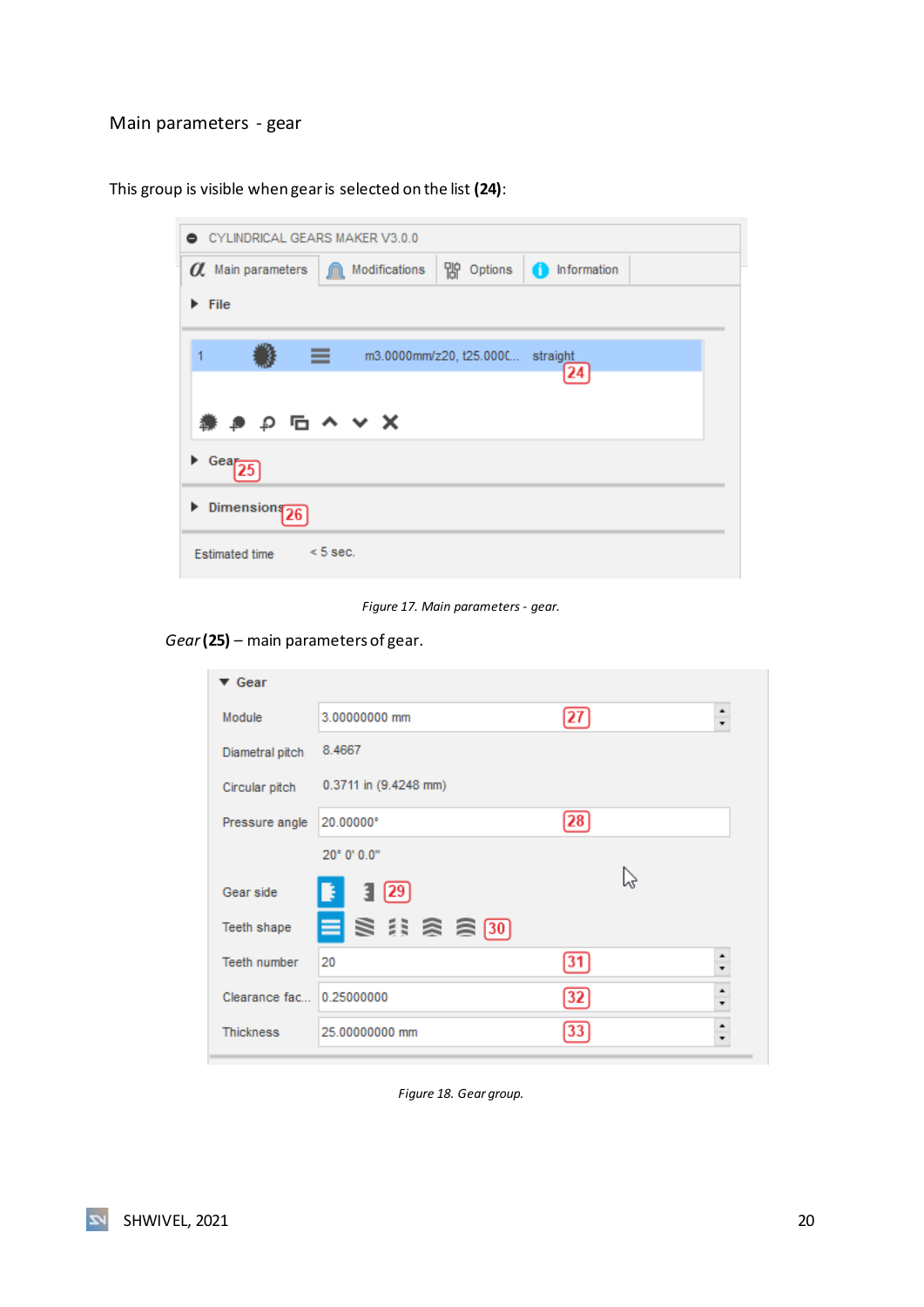*Module* (27) – module (m), in millimeters or inches<sup>5</sup>; corresponding diametral pitch (DP) and circular pitch (CP) are displayed below this input; there is also possible to switch dimensioning between module, DP, CP $^6$ .

*Pressure angle* **(28)** – pressure angle (α); it can be entered as decimal or HMS format<sup>7</sup>; corresponding HMS or decimal value is displayed below the input.

*Gear side* **(29)** *–* side of gear: external (default) or internal.

*Teeth shape* **(30)** – shape of teeth: straight (default), helical, double helical, herringbone, arc.

*Teeth number***(31)** *–* number of teeth (z).

*Clearance factor* (32) – factor ( $f_c$ ) which denotes amount of space between root and head of teeth of matched gears; clearance (c) equals  $f<sub>c</sub>m$ .

*Thickness***(33)** *–* thickness (t) of gear.

#### **Option for internal gears**

| Gear side           | $\mathbb{F}$ 3 29      |  |
|---------------------|------------------------|--|
| Teeth shape         | <b>ESRAS</b>           |  |
| <b>Teeth number</b> | 20                     |  |
| Clearance factor    | 0.25000000             |  |
| Great diameter      | 70.00000000 mm<br>[34] |  |

*Figure 19. Additional option for internal gears.*

<span id="page-21-0"></span>*Great diameter* (34) – outermost diameter ( $d_g$ ) of an internal gear.

<sup>5</sup> All scalar inputs with defined units can be switched between millimeters and inches.

<sup>6</sup> Both switching between units and dimensioning is described later.

<sup>7</sup> All angular inputs can be switched between decimal or HMS format.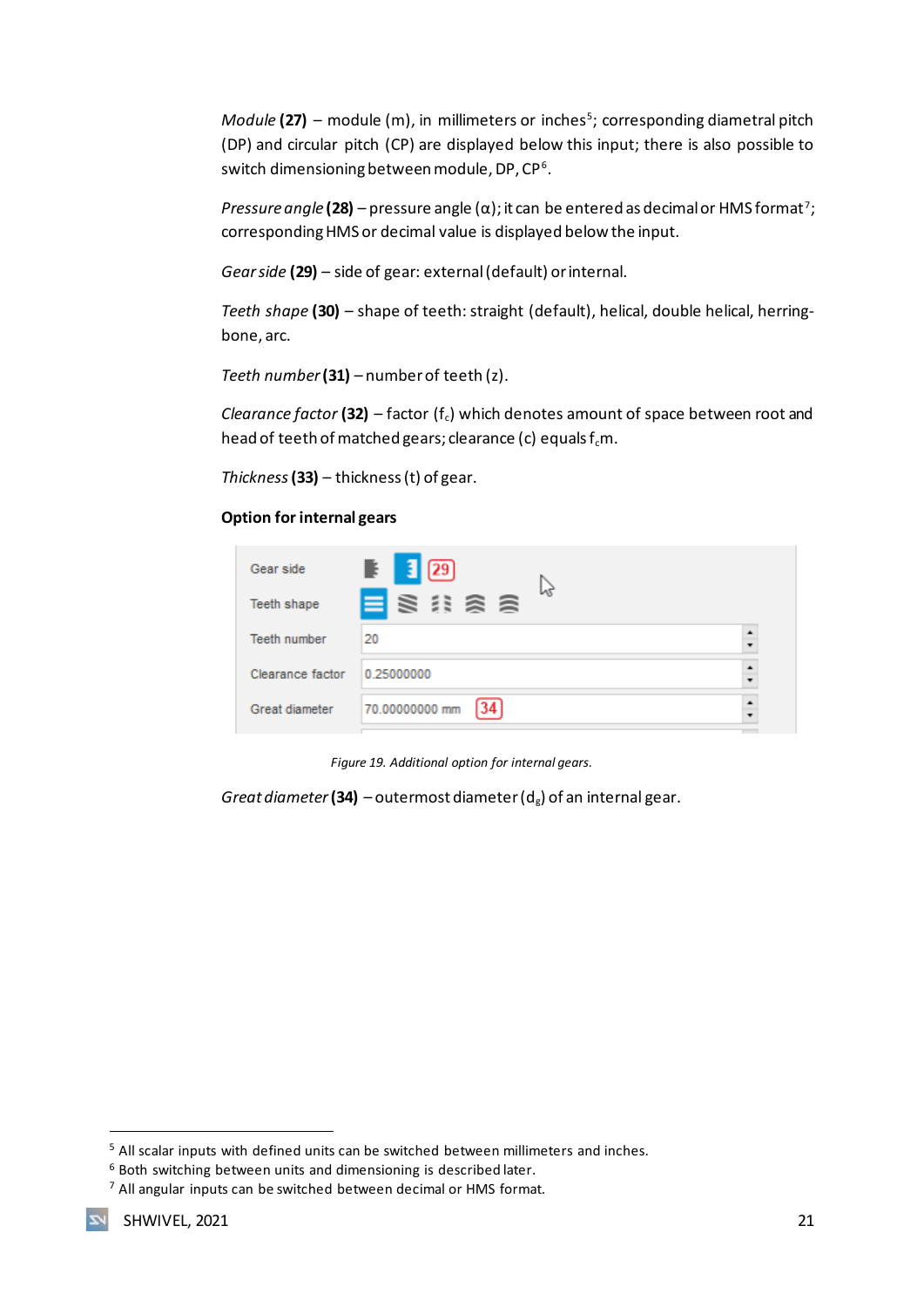#### **Options for helical gears**

| Teeth shape   | $\equiv$ $\geq$ $\approx$ $\approx$ $\approx$ $\approx$ $\approx$ |
|---------------|-------------------------------------------------------------------|
| Module system | $\frac{1}{2}$ $\frac{1}{2}$ 36                                    |
| Gear hand     | $\geqslant$ 37                                                    |
| Helix angle   | $\sqrt{38}$<br>30.00000°                                          |
|               | $30^{\circ}$ 0' 0.0"                                              |

*Figure 20. Options for helical gears.*

<span id="page-22-0"></span>*Module system***(36)** – module system of gear: axial (A), normal (N - default).

*Gear hand* **(37)** *–* direction of teeth: right (RH - default), left (LH).

*Helix angle* **(38)** *–* helix angle of teeth.

**Options for double-helical gears**

| Teeth shape          | $\equiv$ \$ 3 3 3 $\rightarrow$                  |
|----------------------|--------------------------------------------------|
| Shift opposite teeth | $[39]$                                           |
| Module system        | 58                                               |
| Gear hand            | SØ<br>W                                          |
| Helix angle          | 30.00000°                                        |
|                      | $30^{\circ}$ 0' $0.0^{\circ}$                    |
| Groove width         | $\ddot{\phantom{1}}$<br>3.00000000 mm<br>40      |
| Groove depth         | $\ddot{\phantom{0}}$<br>3.00000000 mm<br>41<br>۰ |

*Figure 21. Options for double-helical gears.*

<span id="page-22-1"></span>*Shift opposite teeth* **(39)** – when this option is checked, teeth on opposite sides are placed alternately.

*Groove width* **(40)** – width of groove  $(w_g)$ .

*Groove depth* (41) – depth of groove (d<sub>gr</sub>).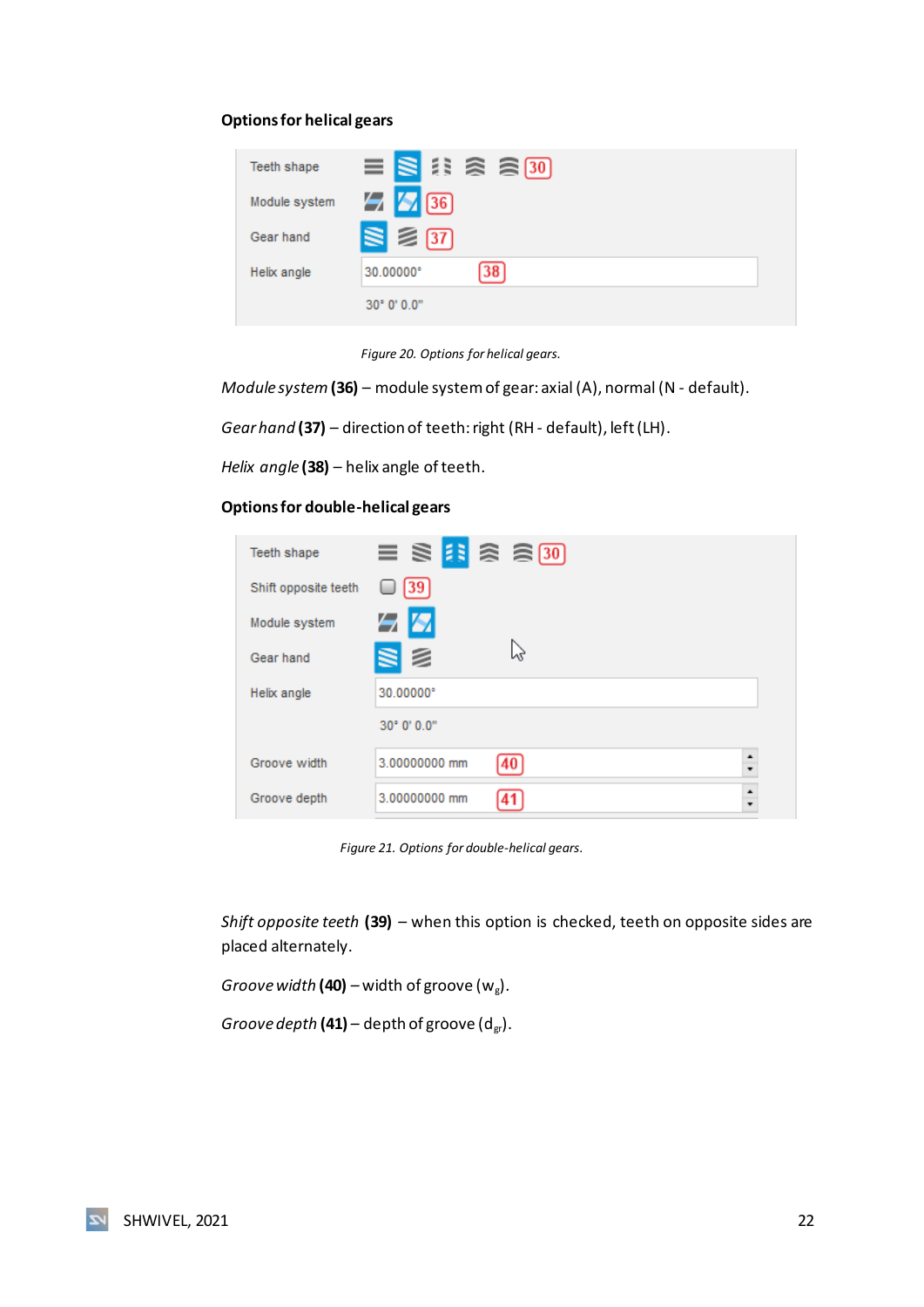#### **Options for herringbone gears**

| <b>Teeth shape</b>       | $\equiv$ \$ $\stackrel{?}{\approx}$ \$ $\stackrel{?}{\approx}$ \$ 30 |
|--------------------------|----------------------------------------------------------------------|
| Module system            | じ<br>53                                                              |
| Gear hand                | S 2                                                                  |
| Helix angle              | 30.00000°                                                            |
|                          | 30° 0' 0.0"                                                          |
| Add fillet in the middle | $\mathbb{Z}[42]$                                                     |
| <b>Fillet radius</b>     | $\ddot{\cdot}$<br>1.00000000 mm<br>43                                |

*Figure 22. Options for herringbone gears.*

<span id="page-23-0"></span>*Add fillet in the middle* **(42)** *–* when this option is checked, transition in the middle part of tooth is smooth.

*Fillet radius*  $(43)$  – radius of fillet  $(r<sub>hf</sub>)$ .

#### **Options for arc gears**

| Teeth shape   | $\equiv$ \$ $\stackrel{?}{\approx}$ \$ $\stackrel{?}{\approx}$ 6 0 |  |
|---------------|--------------------------------------------------------------------|--|
| Gear hand     | SE                                                                 |  |
| Cutter radius | [44]<br>30.00000000 mm                                             |  |

*Figure 23. Options for arc gears.*

<span id="page-23-1"></span>*Cutter radius* (44)  $-$  radius of cutter ( $r_c$ ).

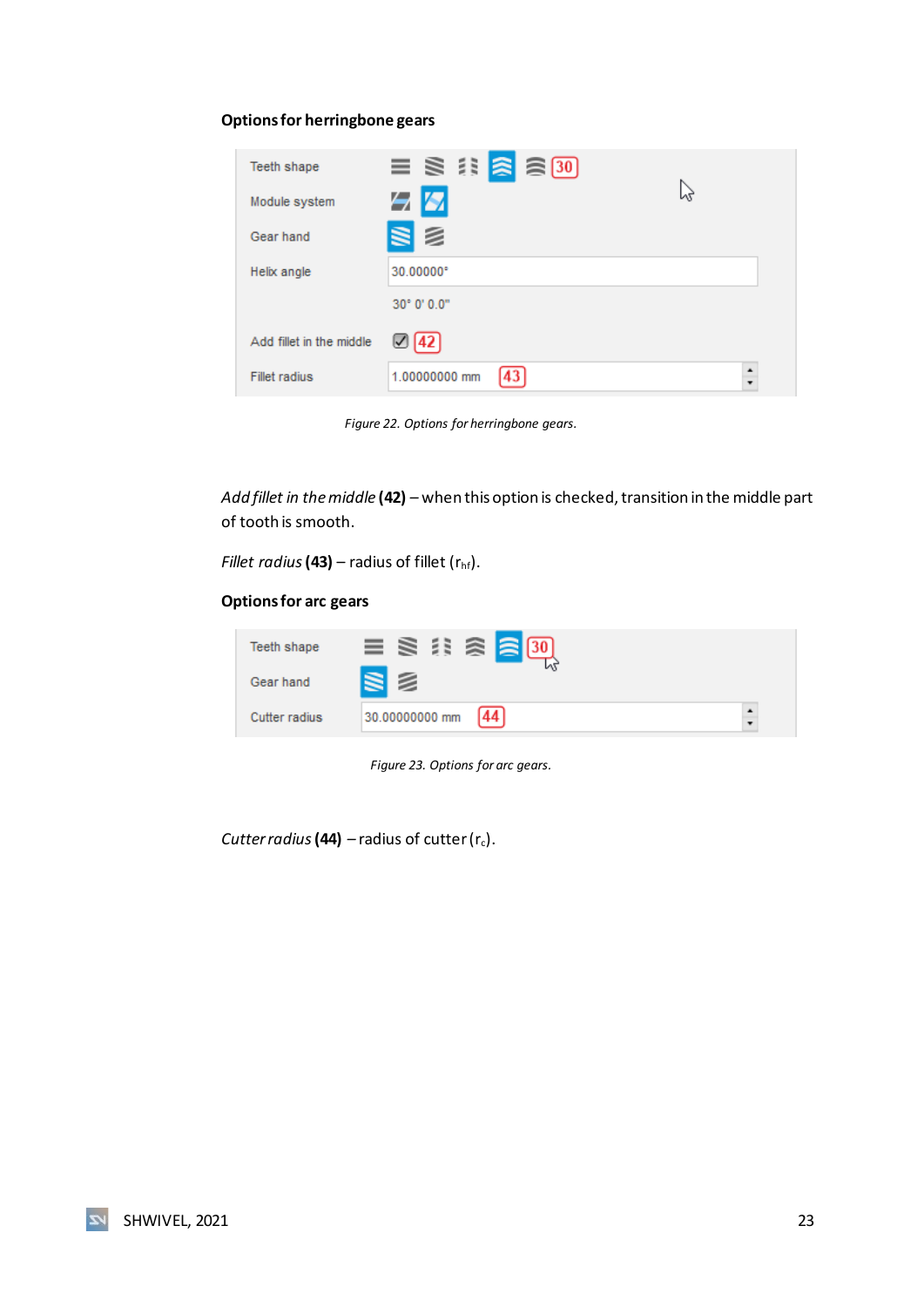Dimensions **(26)** – dimensions of gear; there are radial and measurement dimensions<sup>8</sup>; it is also visible on other tabs; meaning of symbols is described in the *Real-time calculated parameters.*

```
\blacktriangledown Dimensions
Gear
         69.2820 mm
   \mathbf{d}63.8705 mm
  dbda75.2820 mm
          61.7820 mm
  df\mathbb{P}Top land parameters
         31.9602 ° (31°57'36.7")
  \alphaa
          1.9973 (1°59'50.4")\thetaa
           2.6243 mm
  5aChordal measurement
          4.7124 mm
  sn30.7920
  \mathbf{z} \mathbf{v}2.9228 ^{\circ} ( 2^{\circ} 55' 22.2")
  \theta v4.7103 mm
  sj
  \ln{4}0.0501...
```
<span id="page-24-0"></span>*Figure 24. Real-time calculated parameters.*

 $\overline{\mathbf{z}}$ 

<sup>8</sup> Backlash and taper factor are not included for measurement parameters like chordal thickness, span measurement and over pin/ball measurement. When parameters cannot be calculated they are not displayed.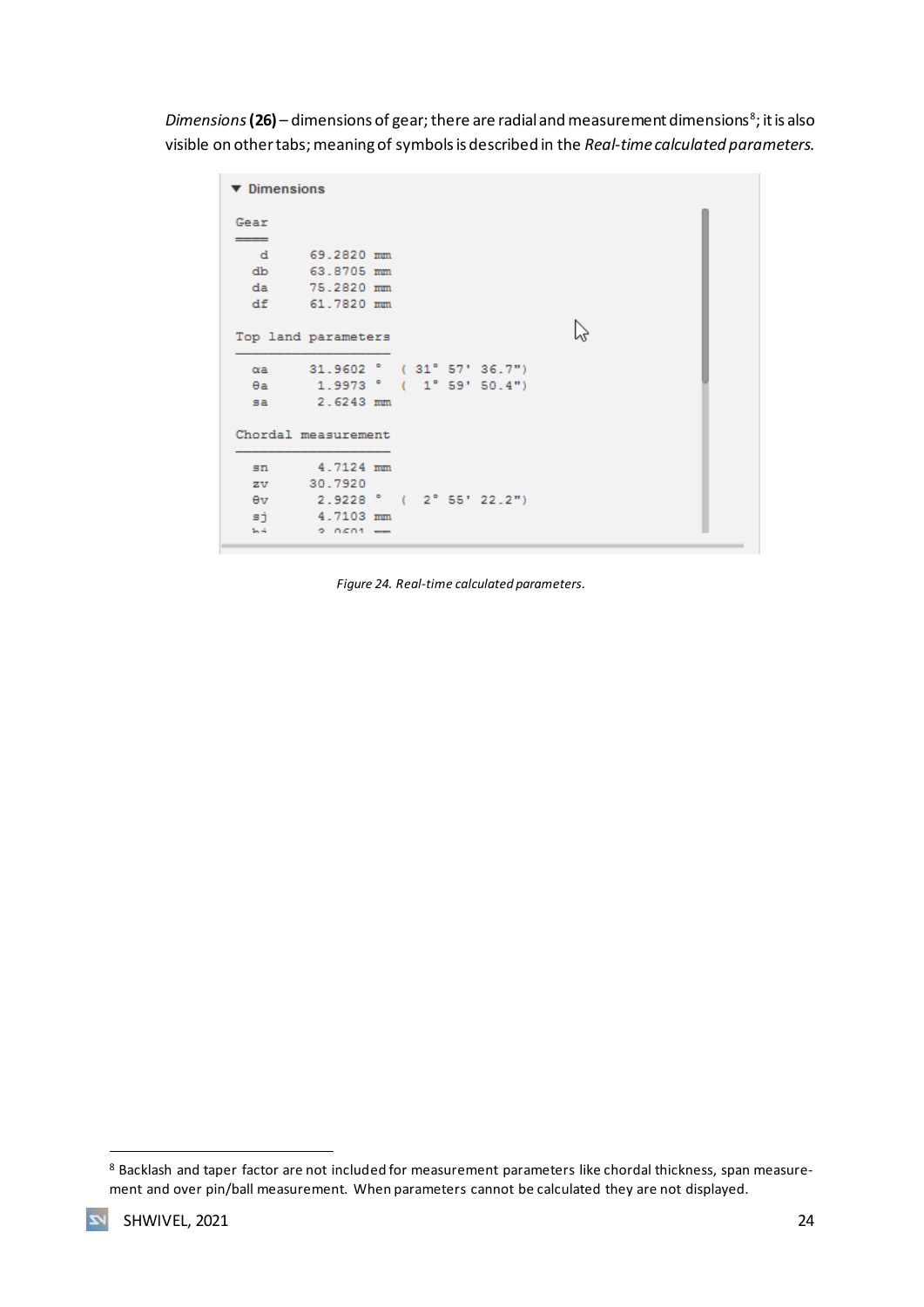#### <span id="page-25-0"></span>Main parameters – shaft

|                                 | ≡              |             | m3.0000mm/z20, t25.0000 | straight      |                |
|---------------------------------|----------------|-------------|-------------------------|---------------|----------------|
| 2                               |                | Φ20.0000 mm |                         | $L50.0000$ mm |                |
|                                 | 業 き り �� ヘ ∨ X |             |                         |               |                |
| $\blacktriangledown$ Shaft/ring |                |             |                         |               |                |
| Outer diameter                  | 20.00000000 mm |             | 45                      |               | ٠<br>÷         |
| Length                          | 50.00000000 mm |             | 46                      |               | $\ddot{\cdot}$ |

*Figure 25. Main parameters – shaft.*

<span id="page-25-2"></span>*Outer diameter* **(45)** *–* diameter (D) of shaft.

*Length* **(46)** *–* length (L) of shaft.

#### <span id="page-25-1"></span>Main parameters – ring

| 1                               | ≡              | m3.0000mm/z20, t25.0000 straight |                   |                  |
|---------------------------------|----------------|----------------------------------|-------------------|------------------|
| 2                               |                | Φ20.0000 mm                      | L50.0000 mm       |                  |
| $_{0}$<br>3                     |                | φ20.0000/16.0000 mm              | L50.0000 mm<br>24 |                  |
| <b>兼 き p 石 へ ∨ X</b>            |                |                                  |                   |                  |
|                                 |                |                                  |                   |                  |
| $\blacktriangledown$ Shaft/ring |                |                                  |                   |                  |
| Outer diameter                  | 20.00000000 mm |                                  |                   | $\frac{1}{\tau}$ |
| Inner diameter                  | 16.00000000 mm |                                  |                   | $\ddot{\cdot}$   |

*Figure 26. Main parameters - ring.*

<span id="page-25-3"></span>*Inner diameter***(47)** *–* hole diameter (d) of ring.

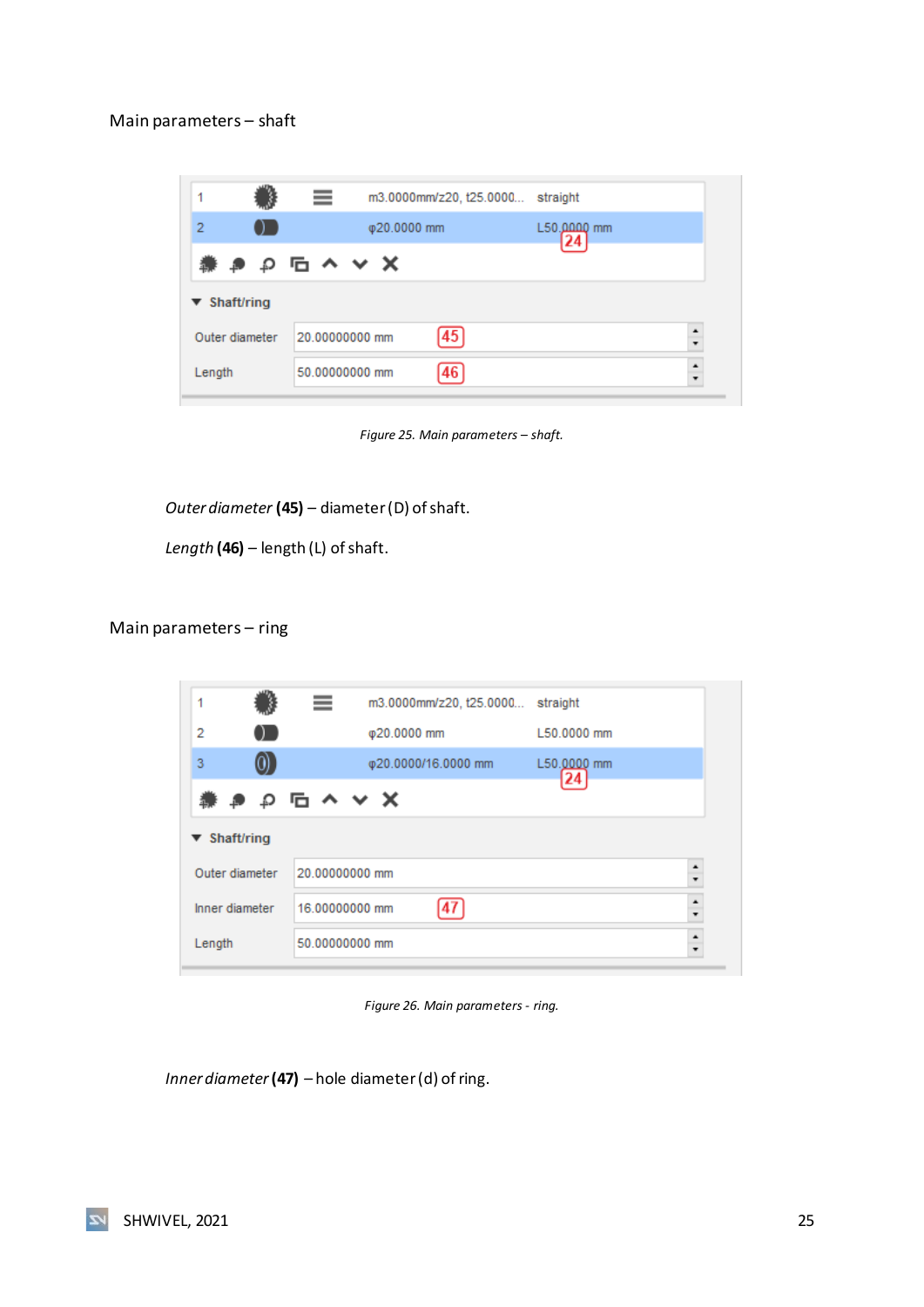## <span id="page-26-0"></span>Modification's tab

| CYLINDRICAL GEARS MAKER V3.0.0<br>0     |                                  |             |
|-----------------------------------------|----------------------------------|-------------|
| O Main parameters<br>⋒                  | ) Options<br>Modifications       | nformation  |
| $\blacktriangleright$ File              |                                  |             |
|                                         |                                  |             |
| ≡<br>1                                  | m3.0000mm/z20, t25.0000 straight |             |
| 2<br><b>.</b>                           | φ20.0000 mm                      | L50,0000 mm |
| 3                                       | φ20.0000/16.0000 mm L50.0000 mm  |             |
| <b>↓● p m へ ∨ ×</b><br>獳                |                                  |             |
| Gear $48$                               |                                  |             |
| Edge finishing $[49]$                   |                                  |             |
| $\blacktriangleright$ Hole $\boxed{50}$ |                                  |             |

*Figure 27. Modification's tab.*

<span id="page-26-1"></span>*Gear***(48)** – modifications of tooth's profile.

| $\blacktriangledown$ Gear |                    |    |        |
|---------------------------|--------------------|----|--------|
| Profile shift factor      | 0.00000000         | 51 | ٠<br>÷ |
| Backlash                  | 0.00000000 mm      | 52 | ٠<br>÷ |
| Taper factor              | 0.00000000         | 53 | ٠      |
| Add tip relief            | ⊻                  |    |        |
| Relief type               | $\sqrt{55}$<br>VM, | b3 |        |
| Relief width              | 0.20000000 mm      | 56 | ٠<br>۰ |
| Relief height             | 0.75000000 mm      | 57 | ۰      |

*Figure 28. Modifications - gear.*

<span id="page-26-2"></span>*Profile shift factor***(51)** *–* profile shift factor (addendum modification) (x).

*Backlash* **(52)** – normal backlash (j).

*Taper factor* (53) – taper factor (f<sub>t</sub>); available only for external gears.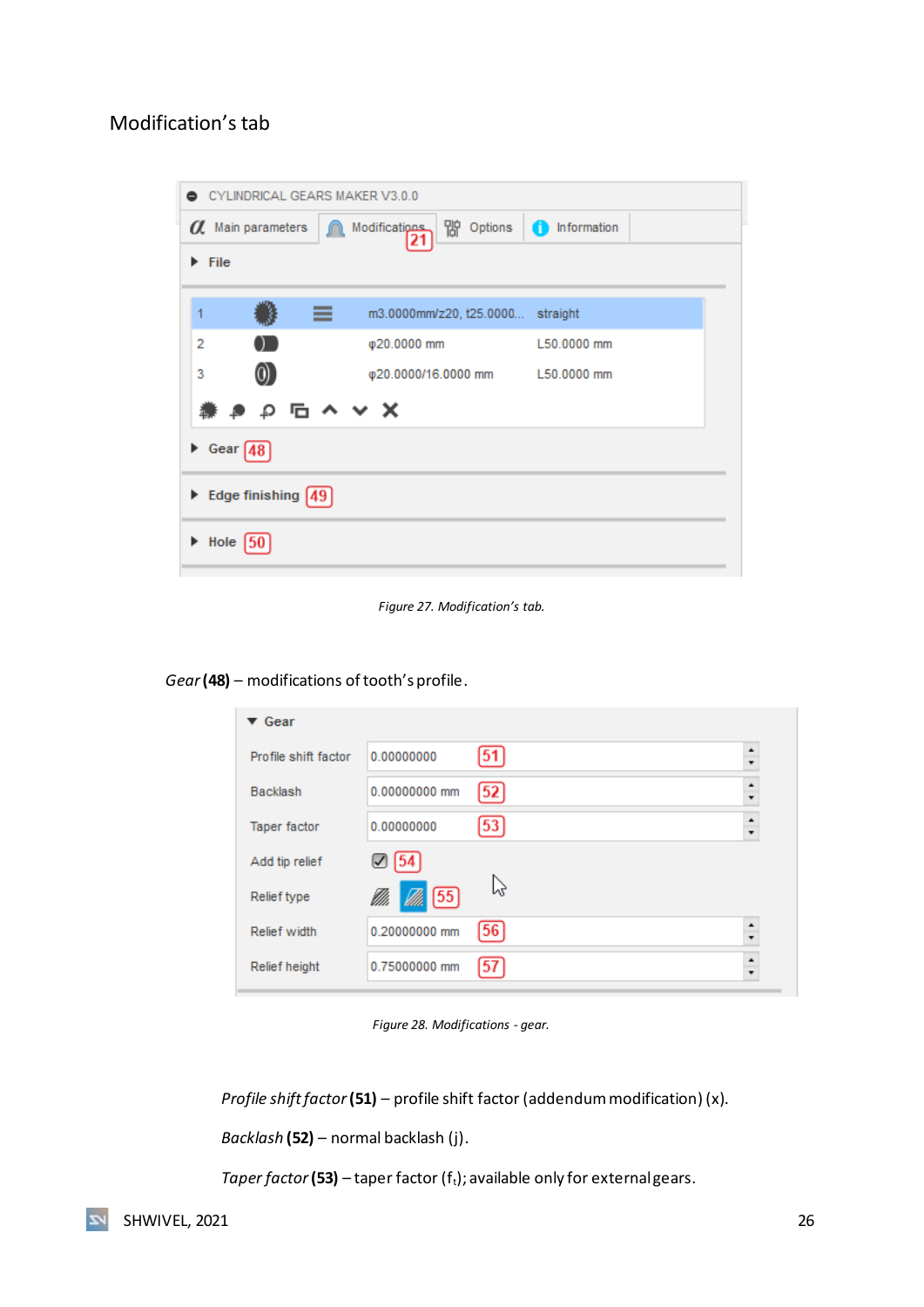*Add tip relief* **(54)** *–* if this option is checked, tip relief is applied; available only for external gears and when profile shift factor, backlash and taper factor are 0.

*Relief type* **(55)** *–* type of relief: smooth (arc tangent to the flank) or line (default).

*Relief width* (56) – width of relief ( $w_{tr}$ ).

*Relief height* (57) – height of relief ( $h_{tr}$ ).

| $\blacktriangledown$ Gear |               |           |
|---------------------------|---------------|-----------|
| Profile shift factor      | 0.00000000    | $\bullet$ |
| Backlash                  | 0.00000000 mm | $\bullet$ |
| Outside fillets           | [58]          |           |
|                           |               |           |

*Figure 29. Outside fillets.*

<span id="page-27-0"></span>*Outside fillets* **(58)** *–* appliesfillets to internal teeth at outside diameter; available only for internal gears.

*Edge finishing* **(49)** – modifications of side edges of teeth.

| $\blacktriangledown$ Edge finishing |                           |              |
|-------------------------------------|---------------------------|--------------|
| Apply finishing                     | $\mathbb{Z}$ 59           |              |
| Edges finishing                     | Ø)<br>M<br>M)<br>▒ 60     |              |
| Height                              | [61<br>1.50000000 mm      | ٠<br>$\cdot$ |
| Width                               | 62<br>1.00000000 mm       | ٠<br>۰       |
| <b>Sides</b>                        | $\left[ 63\right]$<br>VM. |              |

*Figure 30. Edge finishing: height-width.*

<span id="page-27-1"></span>*Apply finishing* **(59)** *–* if this option is checked, side edges of gear are finished.

*Edges finishing* **(60)** *–* type of finishing: height-width (default), height-angle, equal-size, radius.

*Height* (61) – height of finishing (h<sub>ef</sub>).

*Width* (62) – width of finishing ( $w_{ef}$ ); available only for height-width mode.

*Sides* **(63)** – sides of finishing: right, left, both (default).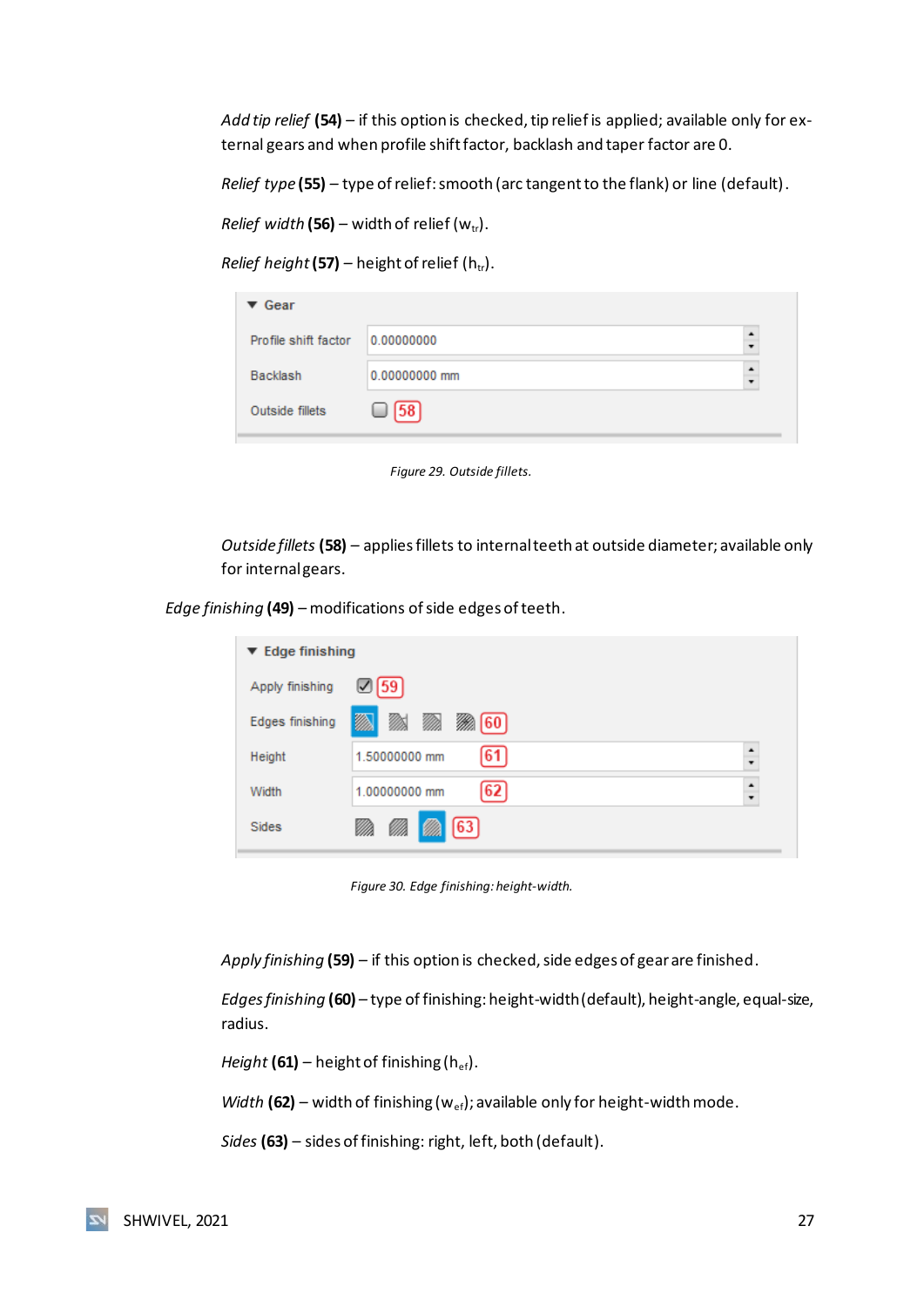| ▼ Edge finishing |                                   |
|------------------|-----------------------------------|
| Apply finishing  | ☑                                 |
| Edges finishing  | <b>MA</b><br>▒ 60<br>M)<br>⋙<br>ど |
| Height           | ٠<br>1.50000000 mm<br>۰<br>۰      |
| Angle            | 15.00000°                         |
|                  | 15° 0' 0.0"                       |
| <b>Sides</b>     |                                   |

*Figure 31. Edge finishing: height-angle.*

## <span id="page-28-0"></span>*Angle* (64) – angle of finishing  $(a_{ef})$ .

| $\blacktriangledown$ Edge finishing |                                      |  |
|-------------------------------------|--------------------------------------|--|
| Apply finishing                     | ☑                                    |  |
| Edges finishing                     | <b>m</b><br>⋙<br>M<br>M)<br>60<br>LЛ |  |
| Height                              | 1.50000000 mm                        |  |
| <b>Sides</b>                        | VM.<br>w.                            |  |

*Figure 32. Edge finishing: equal sides.*

<span id="page-28-1"></span>

| $\blacktriangledown$ Edge finishing |                                         |        |
|-------------------------------------|-----------------------------------------|--------|
| Apply finishing                     | $\sqrt{ }$                              |        |
| Edges finishing                     | Ø)<br><b>MA</b><br>M)<br>⋙<br>[60]<br>M |        |
| Radius                              | 65<br>1.00000000 mm                     | ٠<br>÷ |
| <b>Sides</b>                        | Ø.<br>VM.                               |        |

*Figure 33. Edge finishing: radius.*

<span id="page-28-2"></span>*Radius* (65) – radius of finishing ( $r_{ef}$ ).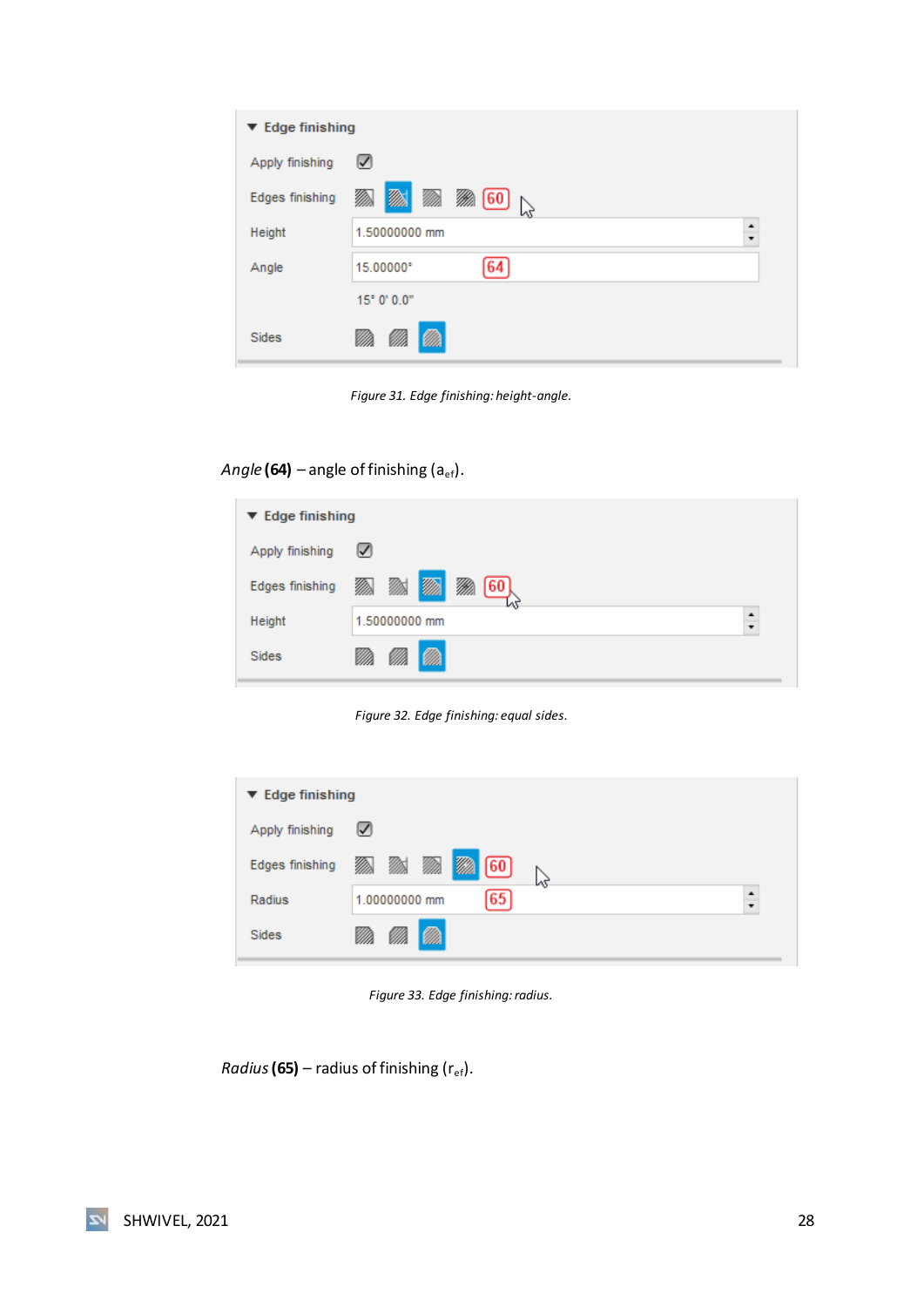*Hole* **(50)** – adding hole; it is available only for external gears.

| $\blacktriangledown$ Hole | иг             |    |  |
|---------------------------|----------------|----|--|
| Add hole                  | <b>66</b>      |    |  |
| Hole diameter             | 20.00000000 mm | 67 |  |

*Figure 34. Hole options.*

<span id="page-29-1"></span>*Add hole* **(66)** *–* if this option is checked hole is added to external gears.

*Hole diameter* (67) – diameter of hole  $(d_h)$ .

### <span id="page-29-0"></span>Option's tab

|   | CYLINDRICAL GEARS MAKER V3.0.0                                            |
|---|---------------------------------------------------------------------------|
|   | 隙 <sup>Optiens</sup><br>Modifications<br>nformation<br>a. Main parameters |
|   | $\blacktriangleright$ File                                                |
| 1 | ≡<br>m3.0000mm/z20, t25.0000 straight                                     |
|   | 業 き p �� ヘ ∨ Ⅹ                                                            |
|   | $\triangleright$ Dimensioning 68                                          |
|   | $\triangleright$ Measurement $\boxed{69}$                                 |
|   | $\triangleright$ Preview $\boxed{70}$                                     |
|   | $\triangleright$ Design $\sqrt{7}$                                        |
|   |                                                                           |

<span id="page-29-2"></span>*Figure 35. Option's tab.*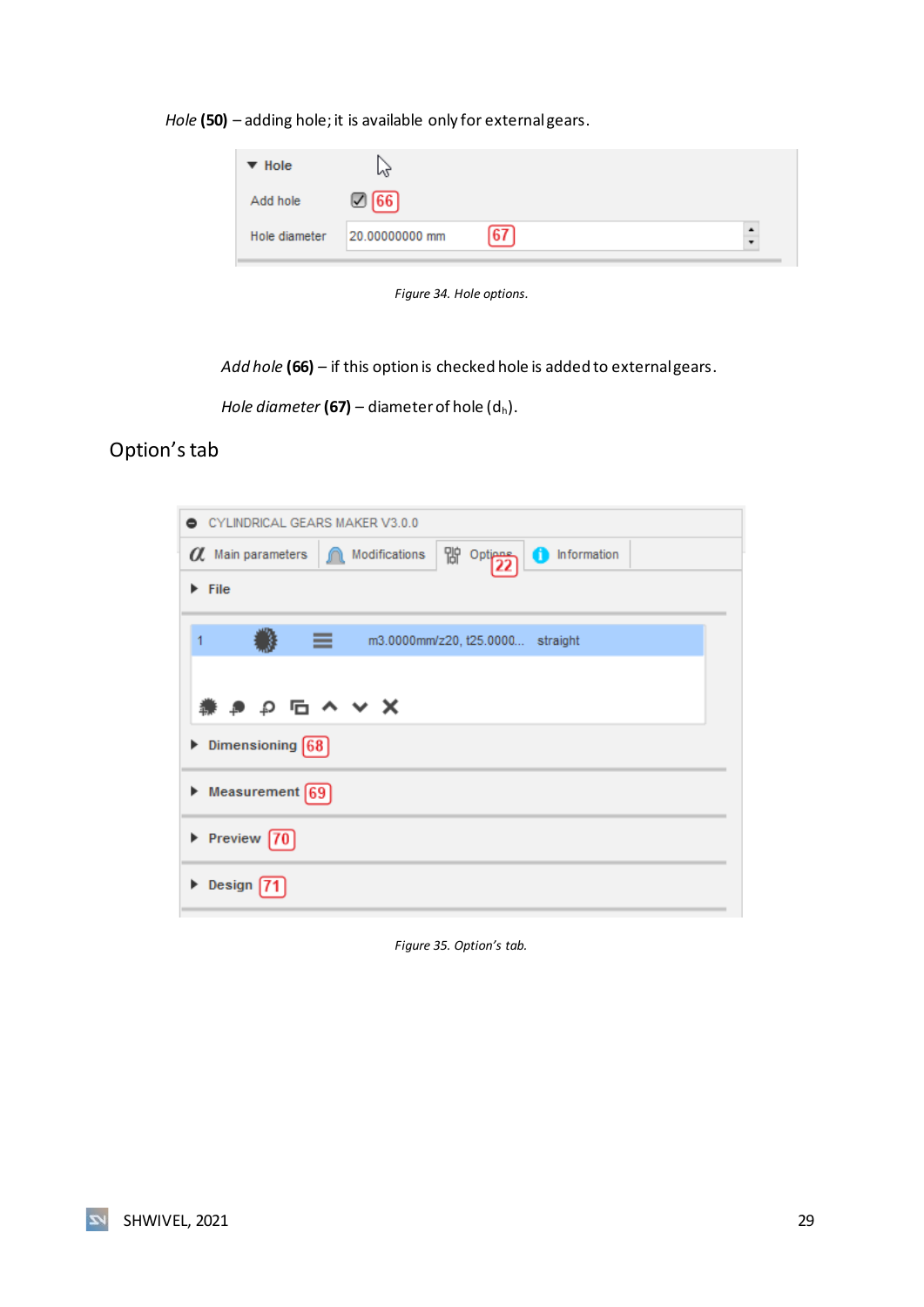*Dimensioning* **(68)** *–* settings for units, dimensioning of module, format of angles, precision of displaying numbers.

| $\blacktriangledown$ Dimensioning |                   |                               |
|-----------------------------------|-------------------|-------------------------------|
| Displayed units                   | hdul              | $\frac{3}{8}$ (72)            |
| Module dimensioning               | m                 | p2<br>$CP$ $\boxed{73}$<br>DP |
| Angle format                      | $\vert 0.0 \vert$ | O 332<br>$\overline{174}$     |
| Numbers precision                 | 4                 | ٠<br>75<br>Ų                  |

*Figure 36. Dimensioning.*

<span id="page-30-0"></span>*Displayed units***(72)** – options for changing units: millimeters (default) or inches.

*Module dimensioning* **(73)** – options for changing type of dimensioning between: module (default), diametral pitch, circular pitch; it is possible to display millimeters units for DP and CP.

*Angle format* **(74)** – options for changing way how angular values are set: as decimal (default) or HMS.

*Numbers precision* (75) – number of decimal digits for displaying values; it doesn't change precision of inputs.

*Measurement***(69)** – setting for custom diameter of ball/pin; available only for gears.

| $\blacktriangledown$ Measurement |                  |       |  |
|----------------------------------|------------------|-------|--|
| Use custom pin diameter          | $\mathbb{Z}[76]$ |       |  |
| Pin diameter                     | 5.00000000 mm    | 177 I |  |

*Figure 37. Measurement.*

<span id="page-30-1"></span>*Use custom pin diameter* **(76)** – if this option is checked, custom diameter of ball/pin is used to measure parameters.

*Pin diameter* **(77)** – custom diameter of ball/pin.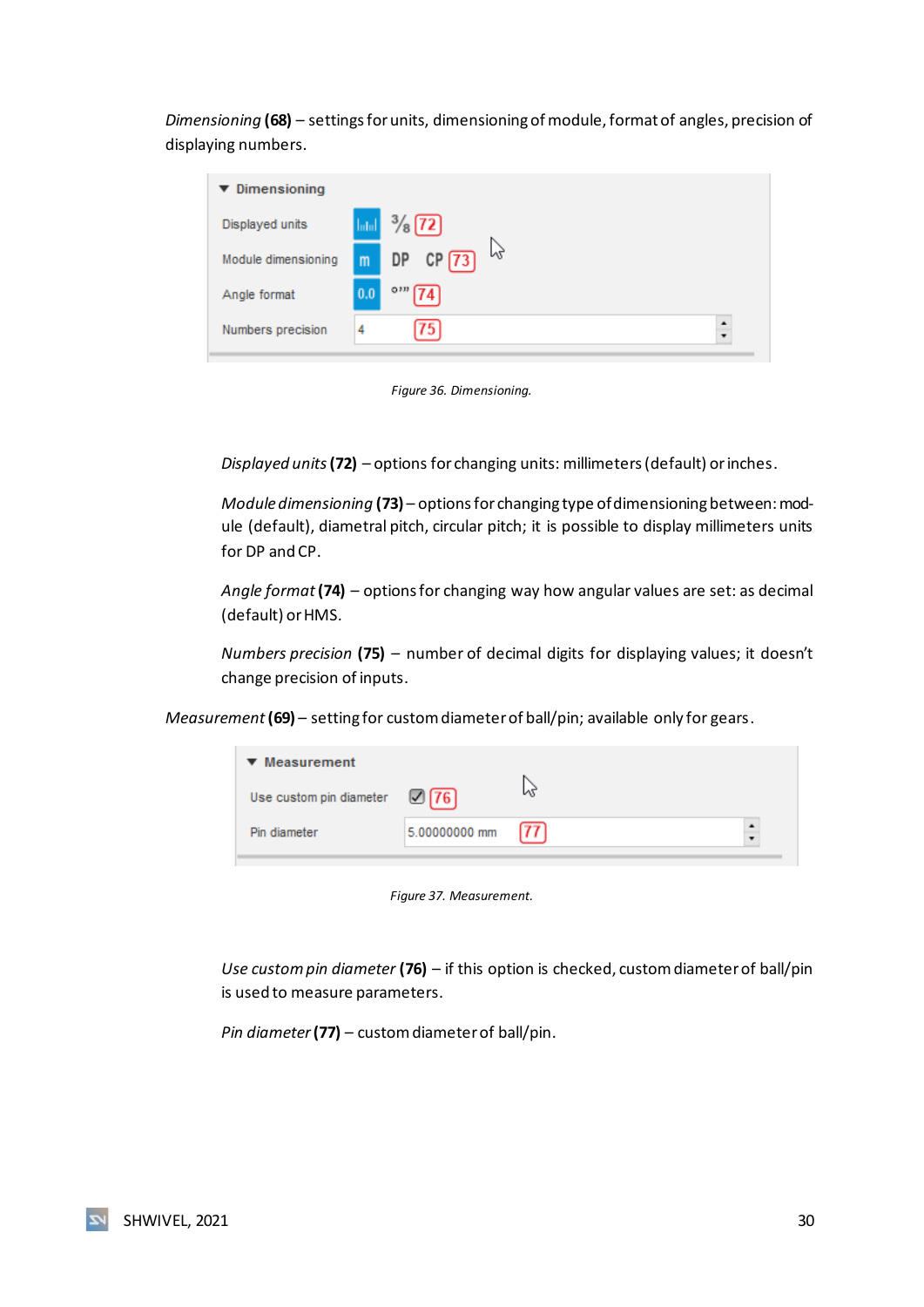*Preview* **(70)** – settings of preview, used for displaying models of items before they are created.

| ▼ Preview         |                  |
|-------------------|------------------|
| Show preview      | $\boxtimes$ [78] |
| Show teeth shape  | $\boxtimes$ [79] |
| Show bounding box | $\oslash$ [80]   |
| Continuous edges  | 7  81            |
| Show dimensions   | 82 <br>✓         |



<span id="page-31-0"></span>*Show preview* **(78)** – if this option is checked, preview of items is shown.



<span id="page-31-1"></span>*Figure 39. Sample preview of two gears: selected (blue) with arc teeth and the spur gear (grayed).*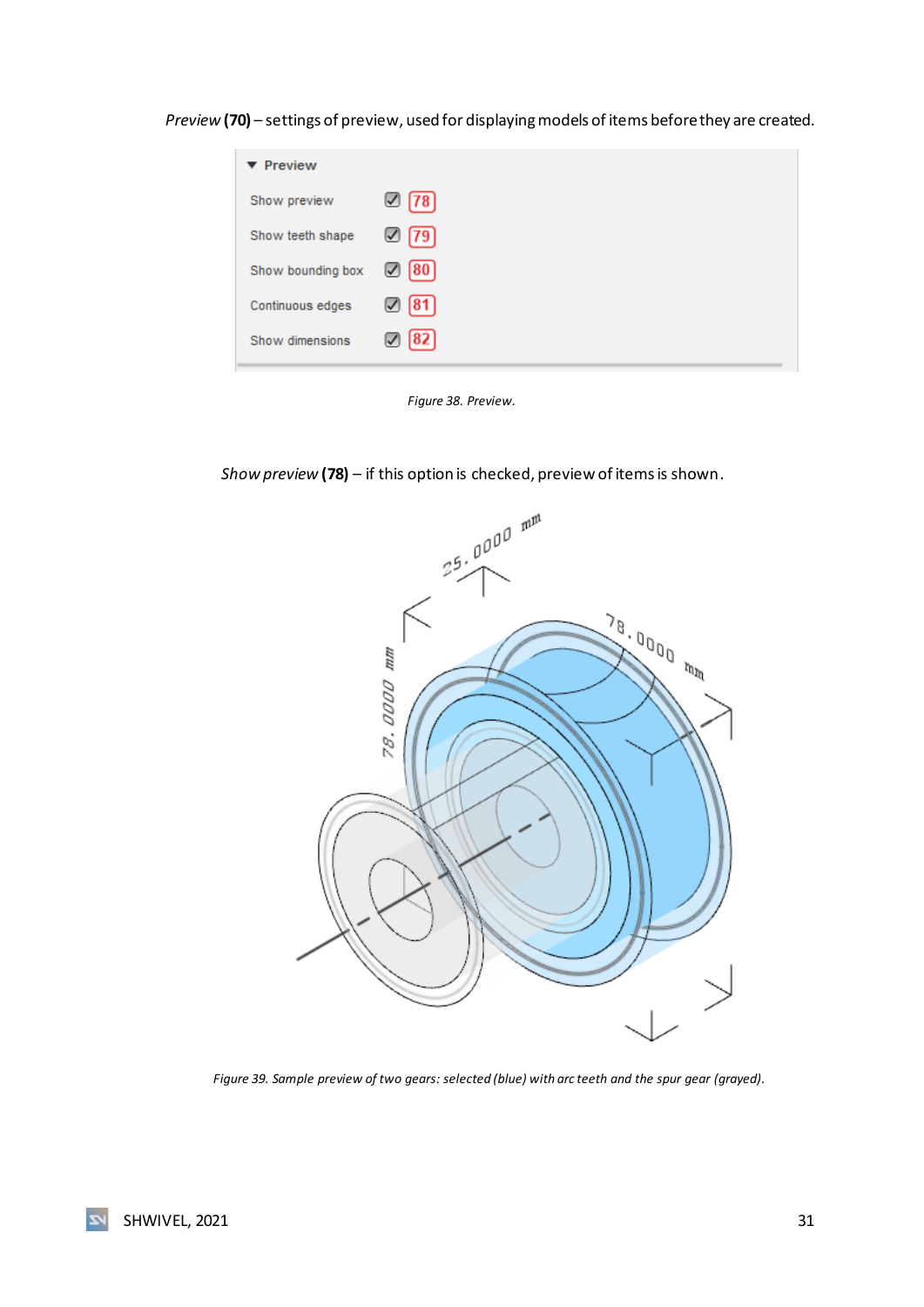*Show teeth shape* **(79)** – if this option is checked, shape of teeth is shown in case of gears.

*Show bounding box* **(80)** – if this option is checked, minimum bounding box is drawn around the selected item.

*Continuous edges* **(81)** – if this option is checked, edges of bounding box are drawn as lines, otherwise only corners are marked.

*Show dimensions***(82)** – if this option is checked, dimension of bounding box is drawn.

*Design* **(71)** – adding joint, rotation axis, mode of creating (current document or a new one).

| $\blacktriangledown$ Design |                   |   |
|-----------------------------|-------------------|---|
| Add joints                  | $\mathbb{Z}$ [83] |   |
| Add rotation axis           | $\mathbb{Z}$ [84] |   |
| Create in a new document    | $\sqrt{85}$<br>□  | ぺ |
|                             |                   |   |

*Figure 40. Design.*

<span id="page-32-0"></span>*Add joints* **(83)** – adds revolution join to the created component.

*Add rotation axis* **(84)** – adds axis of rotation to the created component.

*Create in a new document* **(85)** – created items in a new document.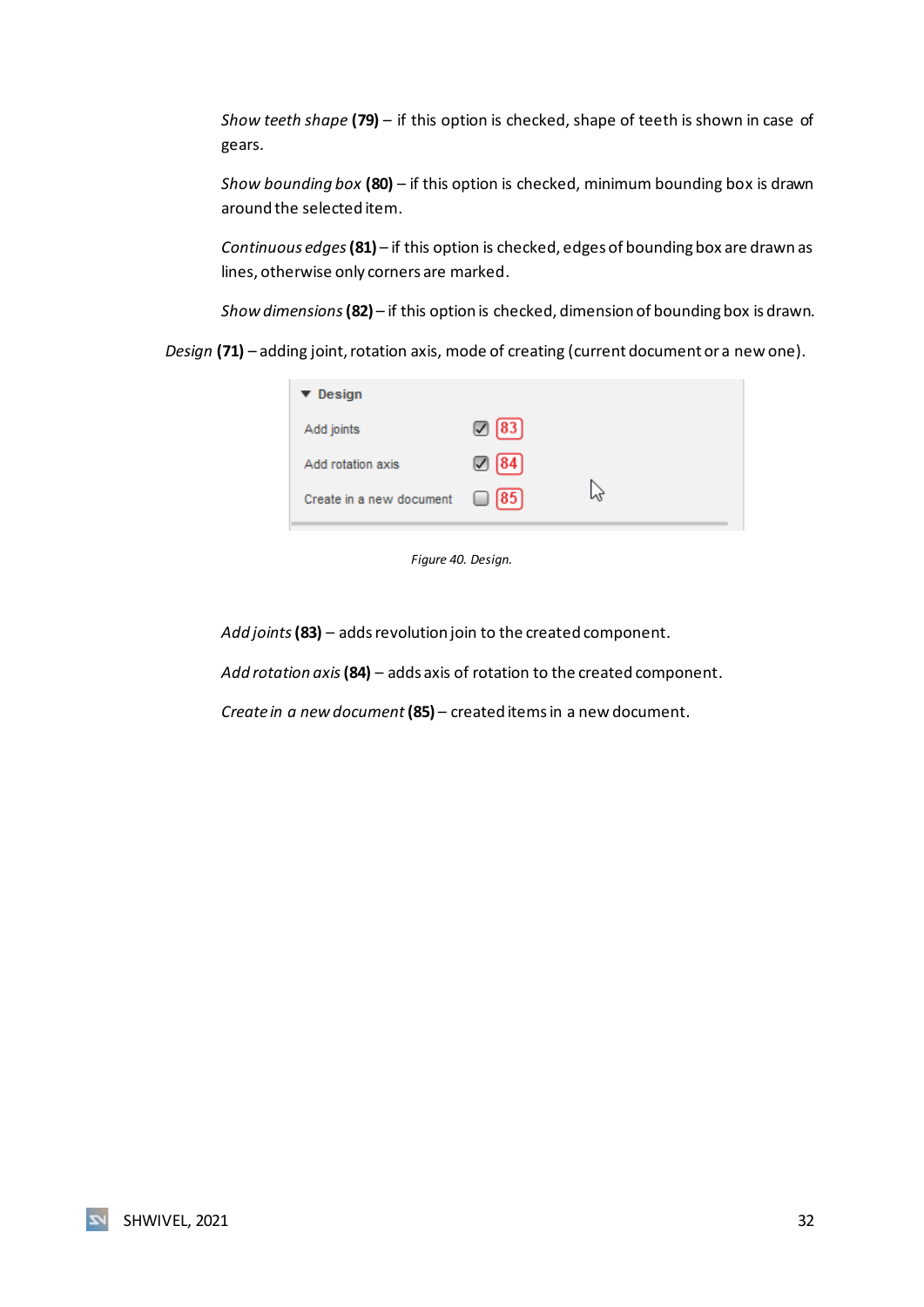#### <span id="page-33-0"></span>Information tab

| 8    |                          | CYLINDRICAL GEARS MAKER V3.0.0                    |
|------|--------------------------|---------------------------------------------------|
|      | $\alpha$ Main parameters | 朌<br>Modifications<br>Options<br>Information<br>◆ |
| File |                          |                                                   |
|      |                          |                                                   |
|      |                          | m3.0000mm/z20, t25.0000 straight<br>≡             |
| 2    |                          | φ20.0000/16.0000 mm L50.0000 mm                   |
|      |                          | $P$ $P$ $C$ $\sim$ $X$                            |
|      | Files and links $89$     |                                                   |
|      | Check updates            |                                                   |

*Figure 41. Information tab.*

<span id="page-33-1"></span>*Files and links* **(89)** – folders used by the plugin, links to documentation, privacy policy.

| $\blacktriangledown$ Files and links |             |   |  |
|--------------------------------------|-------------|---|--|
| Plugin folder                        | [91]        |   |  |
| Runtime folder                       | [92]        |   |  |
| Documentation                        | $[93]$      | ↳ |  |
| Guide (offline)                      | [94]        |   |  |
| Guide (online)                       | link [95]   |   |  |
| Privacy policy                       | $link$   96 |   |  |

*Figure 42. Files and links.*

<span id="page-33-2"></span>*Plugin folder* **(91)** – opens root directory of the plugin.

*Runtime folder* **(92)** – opens runtime directory of the plugin.

*Documentation* **(93)** – opens basic documentation, the same as on the website but available offline.

*Guide (offline)* **(94)** – opens this guide offline by the default PDF reader.

*Guide (online)* **(95)** – redirects to this guide by default web browser.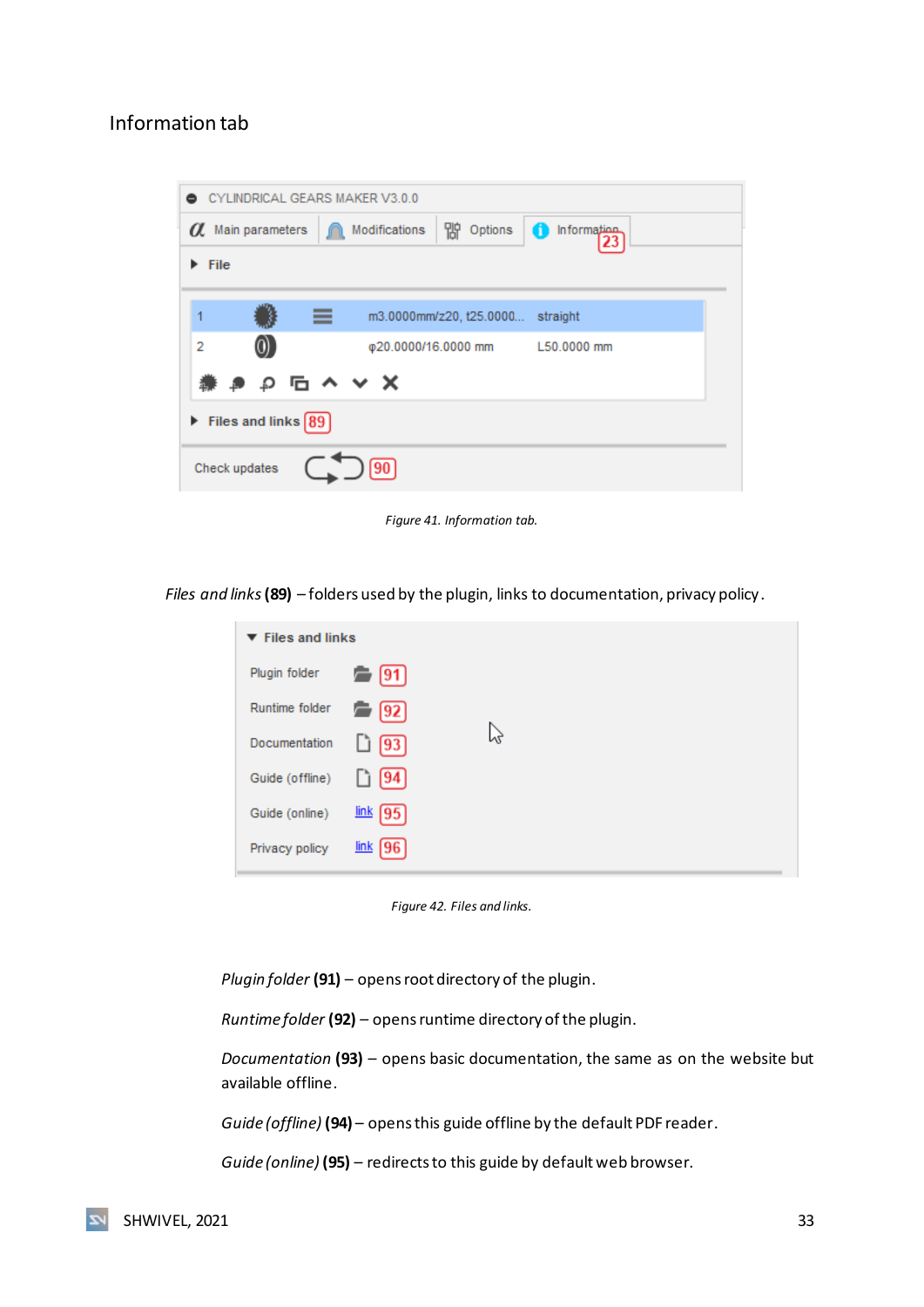*Privacy policy* **(96)** – privacy policy (only online).

*Check updates* **(90)** – button for checking updates.

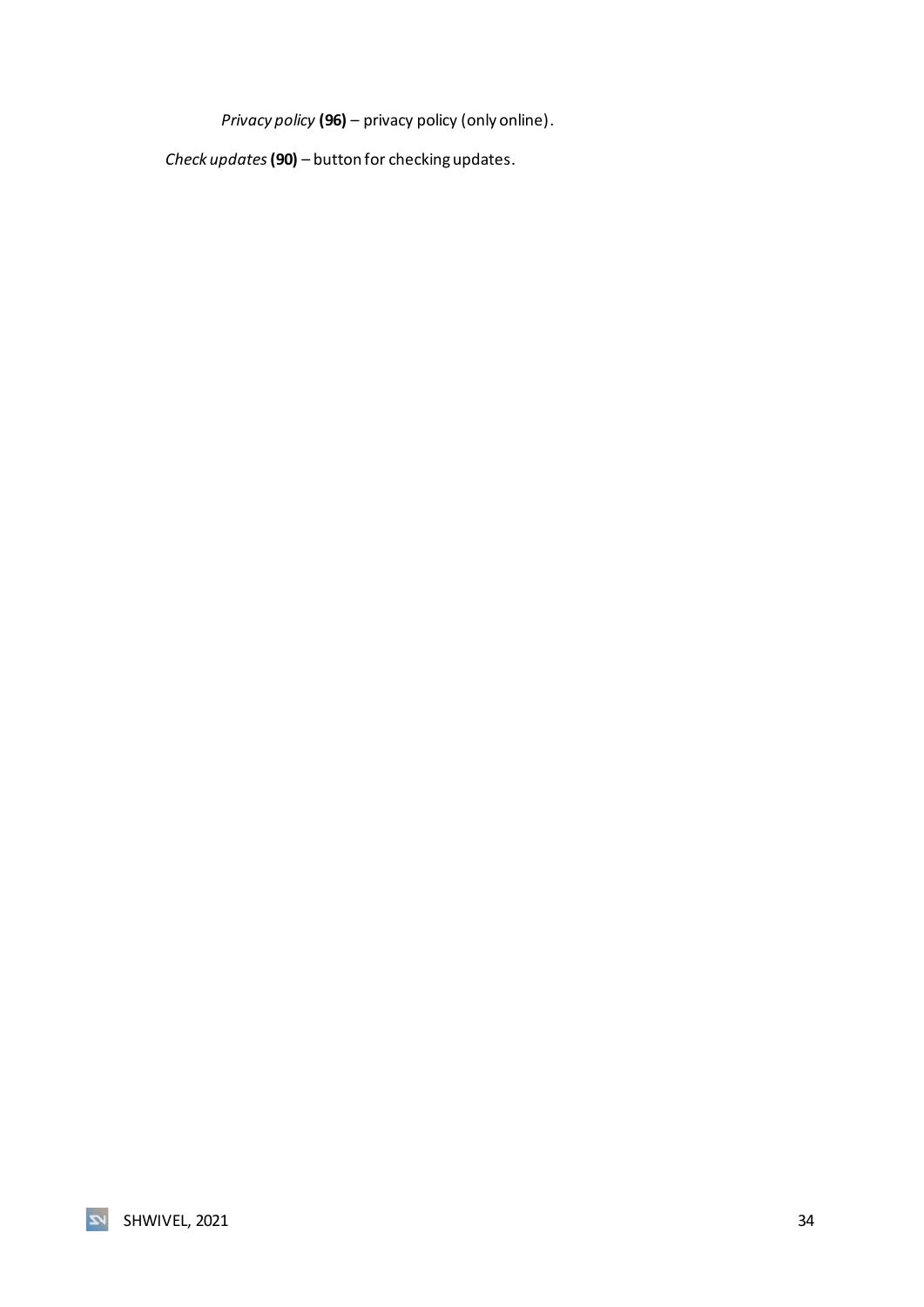# <span id="page-35-0"></span>5. Additional information

### <span id="page-35-1"></span>Sensitive data

Apart from version checking, no other Internet communication is done by the plugin. User data which are stored (only in case of errors) are paths of directories. This is a natural consequence of how the logging stores stack trace of errors. It is a normal and common behavior in all programming languages and technologies, and it helps to search the cause of error in files and to find solutions.

<span id="page-35-2"></span>Runtime directory



*Figure 43. Runtime directory – example on Win machine.*

<span id="page-35-4"></span>Plugin uses a runtime directory located in the temporary folder of your system's directory. If your user does not have read/write permissions to this directory, files will not be created but you will be informed (on the *Information* tab) what you should do. Files created and used by the plugin are:

*last settings.json* - contains settings of last used parameters; it is useful when you want to repeat operation for the same values without setting all the fields once again,

*Statistics.json* - contains numerical data used for estimating time,

*Error\_YYMMDD\_HHmmss.json, Stacktrace\_YYMMDD\_HHmmss.txt* - contains information about errors and it is used for fixing them.

<span id="page-35-3"></span>Errors

In case of errors, information about them is saved in the *Errors*folder of the plugin. You can easily check the content of the files using the simplest text editors. These files may be very useful for fixing errors and they need to be attached to the mail to the support.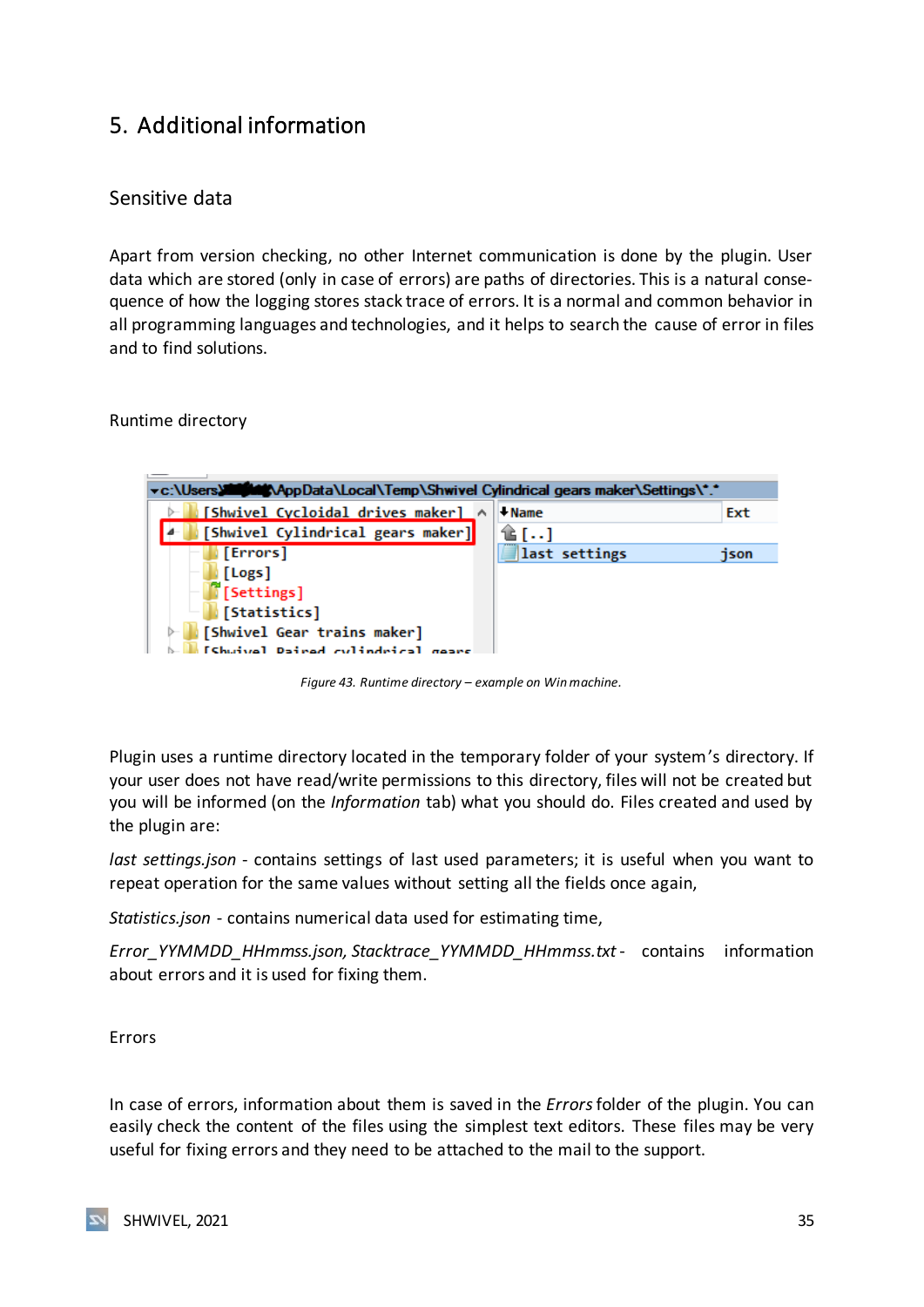#### <span id="page-36-0"></span>Invoices

If you purchased the program as an entrepreneur, please send the following data to get an invoice maximum to the 15th day of the next month after the month of the purchase:

- Name of product,
- Date of purchase,
- Name of company/institution/buyer,
- Address,
- Your VAT number (in case of the company).

As a private individual you can request for an invoice 3 months after the month of purchase. Mail is in the *Support and contact* section.

#### <span id="page-36-1"></span>**Discounts**

Discount is available in case of buying a necessary number of licenses but first, they need to be bought. After that, you need to send an email which provide the name of application you bought and the number of licenses. Discount will be returned to the same PayPal account which was used for buying the plugins.

<span id="page-36-3"></span>*Table 3. Discount.*

| <b>Number of licenses</b> | <b>Discount</b> |
|---------------------------|-----------------|
| $1 - 3$                   | 0%              |
| $4 - 10$                  | 10%             |
| $10 - 20$                 | 25%             |
| 550                       | 50%             |

#### <span id="page-36-2"></span>Known problems

Most problems are described in the *Problems*subsection of *Installation and uninstallation* section. If you encounter and error linked with specific set of parameters, please use the mail from the *Support and contact* section to explain and describe your problem.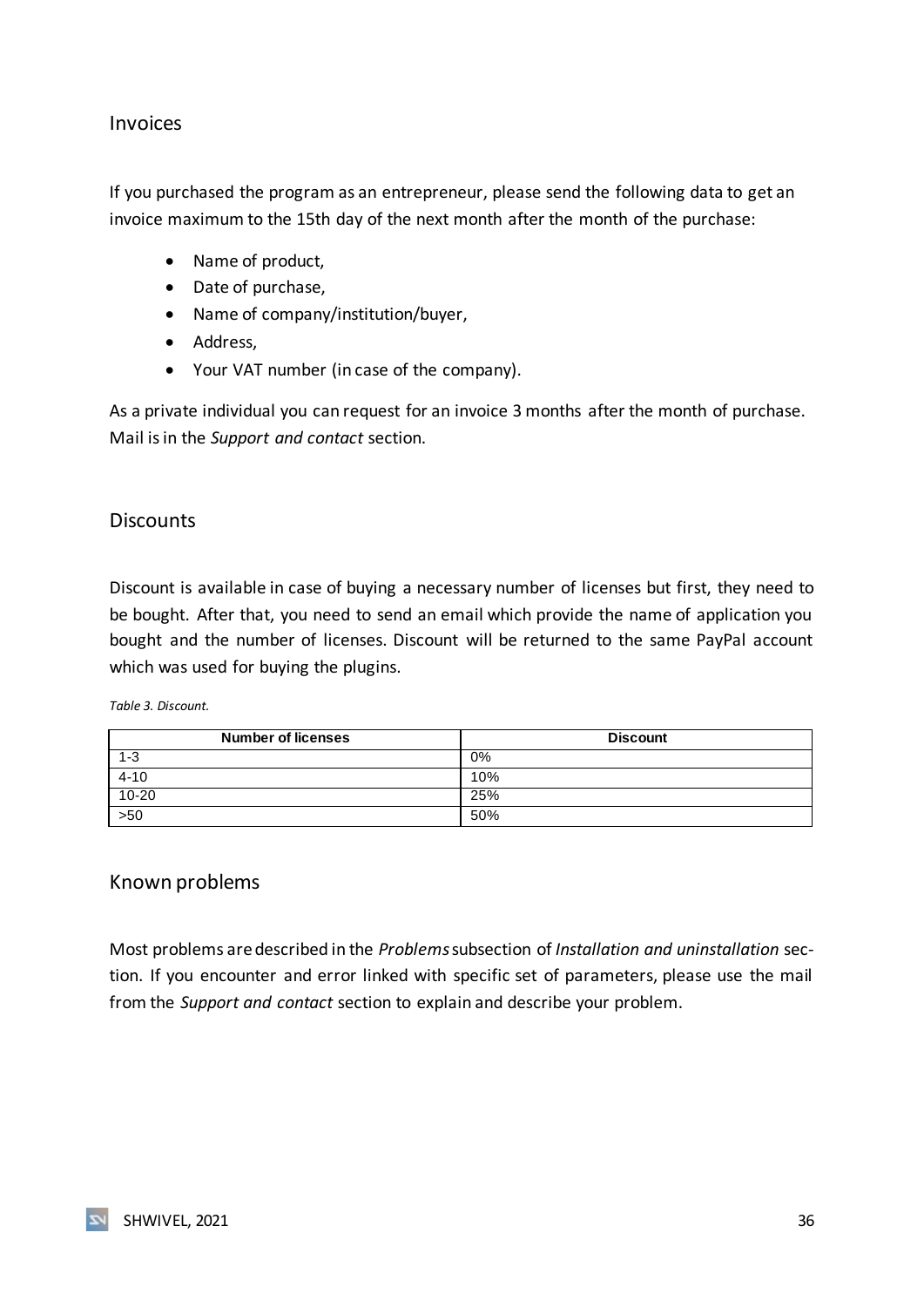# <span id="page-37-0"></span>Support and contact

Mail: [shwivel360@gmail.com](mailto:shwivel360@gmail.com)

Response would take few hours in a workday or one to two days during weekend.

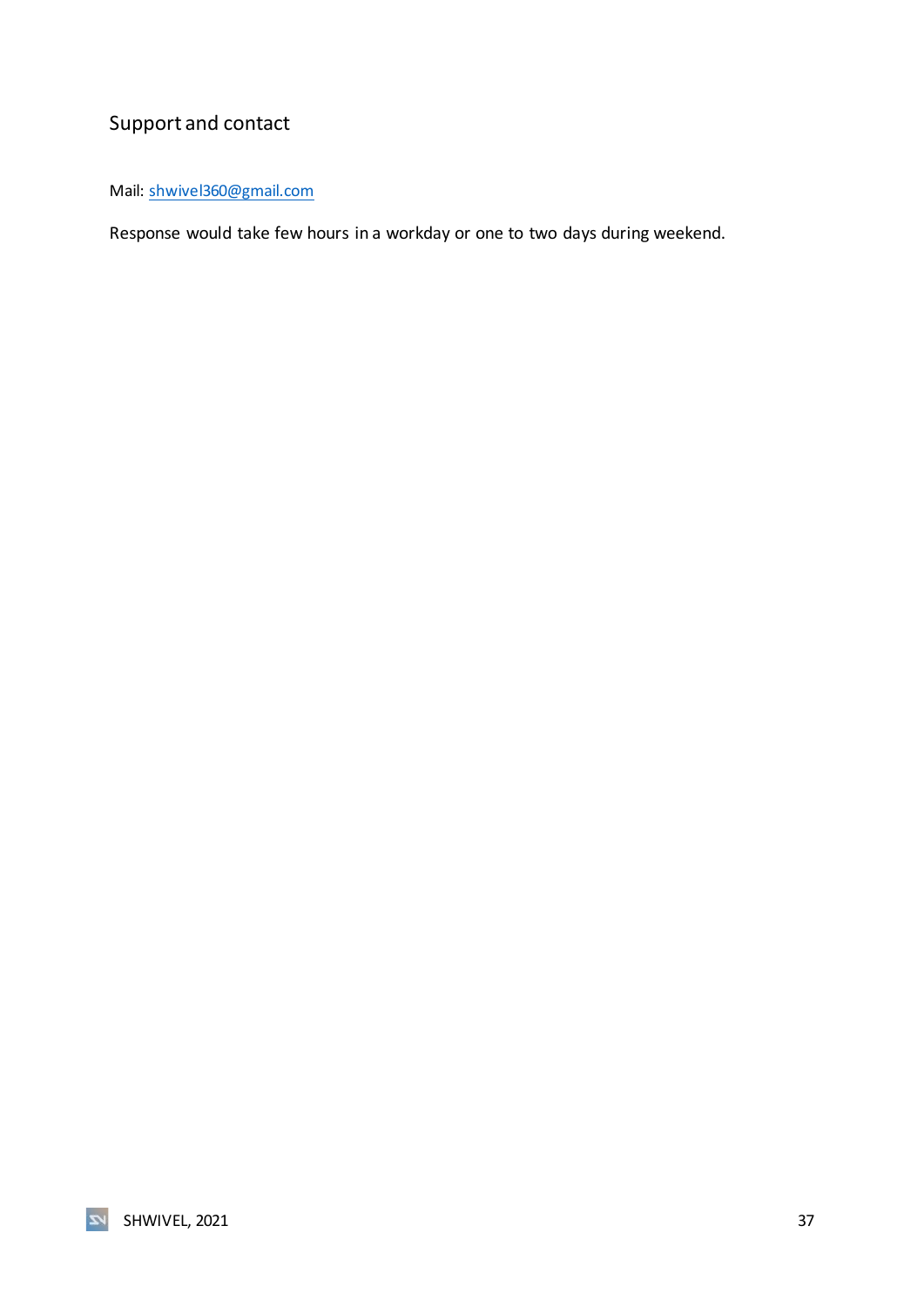# <span id="page-38-0"></span>6. Table of figures

| Figure 13. Warning - teeth of gear will have unusual shape, but process can be started17            |  |
|-----------------------------------------------------------------------------------------------------|--|
|                                                                                                     |  |
|                                                                                                     |  |
|                                                                                                     |  |
|                                                                                                     |  |
|                                                                                                     |  |
|                                                                                                     |  |
|                                                                                                     |  |
|                                                                                                     |  |
|                                                                                                     |  |
|                                                                                                     |  |
|                                                                                                     |  |
|                                                                                                     |  |
|                                                                                                     |  |
|                                                                                                     |  |
|                                                                                                     |  |
|                                                                                                     |  |
|                                                                                                     |  |
|                                                                                                     |  |
|                                                                                                     |  |
|                                                                                                     |  |
|                                                                                                     |  |
|                                                                                                     |  |
|                                                                                                     |  |
|                                                                                                     |  |
|                                                                                                     |  |
| Figure 39. Sample preview of two gears: selected (blue) with arc teeth and the spur gear (grayed)31 |  |
|                                                                                                     |  |
|                                                                                                     |  |
|                                                                                                     |  |